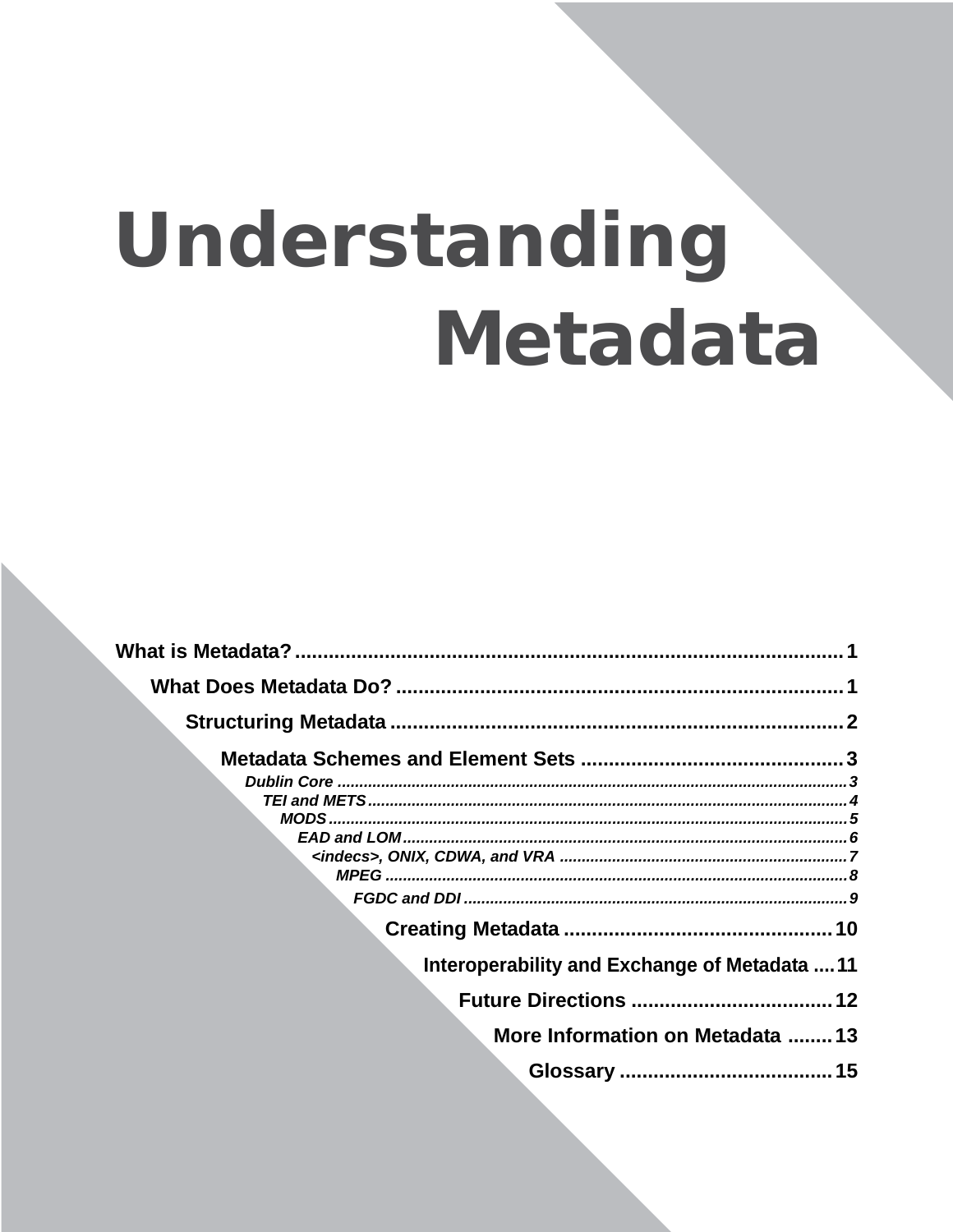## **Acknowledgements**

*Understanding Metadata* is a revision and expansion of *Metadata Made Simpler*: *A guide for libraries* published by NISO Press in 2001. NISO Press extends its thanks and appreciation to Rebecca Guenther and Jacqueline Radebaugh, staff members in the Library of Congress Network Development and MARC Standards Office, for sharing their expertise and contributing to this publication.

## **About NISO**

NISO, a non-profit association accredited by the American National Standards Institute (ANSI), identifies, develops, maintains, and publishes technical standards to manage information in our changing and ever-more digital environment. NISO standards apply both traditional and new technologies to the full range of information-related needs, including retrieval, re-purposing, storage, metadata, and preservation. NISO Standards, information about NISO's activities and membership are featured on the NISO website [<http://www.niso.org](http://www.niso.org)>.

This booklet is available for free on the NISO website (www.niso.org) and in hardcopy from NISO Press.

Published by: NISO Press National Information Standards Organization 4733 Bethesda Avenue, Suite 300 Bethesda, MD 20814 USA Email: nisohq@niso.org Tel: 301-654-2512 Fax: 301-654-1721 URL: www.niso.org

Copyright © 2004 National Information Standards Organization ISBN: 1-880124-62-9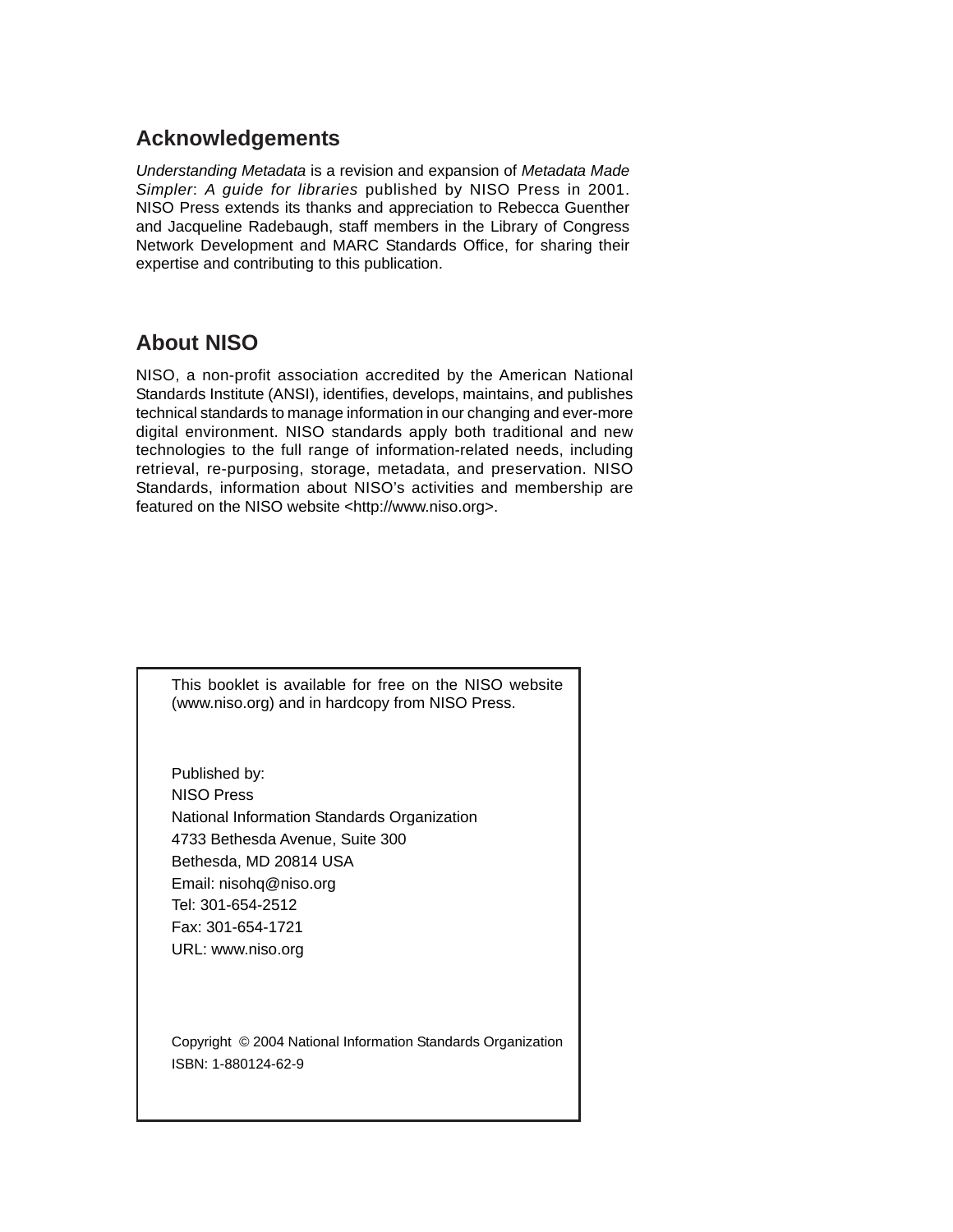## **Understanding Metadata**

## **What Is Metadata?**

Metadata is structured information that describes, explains, locates, or otherwise makes it easier to retrieve, use, or manage an information resource. Metadata is often called data about data or information about information.

The term metadata is used differently in different communities. Some use it to refer to machine understandable information, while others use it only for records that describe electronic resources. In the library environment, metadata is commonly used for any formal scheme of resource description, applying to any type of object, digital or non-digital. Traditional library cataloging is a form of metadata; MARC 21 and the rule sets used with it, such as AACR2, are metadata standards. Other metadata schemes have been developed to describe various types of textual and non-textual objects including published books, electronic documents, archival finding aids, art objects, educational and training materials, and scientific datasets.

There are three main types of metadata:

- *Descriptive metadata* describes a resource for purposes such as discovery and identification. It can include elements such as title, abstract, author, and keywords.
- • *Structural metadata* indicates how compound objects are put together, for example, how pages are ordered to form chapters.
- *Administrative metadata* provides information to help manage a resource, such as when and how it was created, file type and other technical information, and who can access it. There are several subsets of

administrative data; two that sometimes are listed as separate metadata types are:

- − *Rights management metadata,* which deals with intellectual property rights, and
- − *Preservation metadata,* which contains information needed to archive and preserve a resource.

Metadata can describe resources at any level of aggregation. It can describe a collection, a single resource, or a component part of a larger resource (for example, a photograph in an article). Just as

> **Metadata is key to ensuring that resources will survive and continue to be accessible into the future.**

catalogers make decisions about whether a catalog record should be created for a whole set of volumes or for each particular volume in the set, so the metadata creator makes similar decisions. Metadata can also be used for description at any level of the information model laid out in the IFLA (International Federation of Library Associations and Institutions) *Functional Requirements for Bibliographic Records*: work, expression, manifestation, or item. For example, a metadata record could describe a report, a particular edition of the report, or a specific copy of that edition of the report.

Metadata can be embedded in a digital object or it can be stored separately. Metadata is often embedded in HTML documents and in the headers of image files. Storing metadata with the object it describes ensures the metadata will not be lost, obviates problems of linking between data and metadata, and helps ensure that the metadata and object will be updated together. However, it is impossible to embed metadata in some types of objects (for example, artifacts). Also, storing metadata separately can simplify the management of the metadata itself and facilitate search and retrieval. Therefore, metadata is commonly stored in a database system and linked to the objects described.

## **What Does Metadata Do?**

An important reason for creating descriptive metadata is to facilitate discovery of relevant information. In addition to resource discovery, metadata can help organize electronic resources, facilitate interoperability and legacy resource integration, provide digital identification, and support archiving and preservation.

#### *Resource Discovery*

Metadata serves the same functions in resource discovery as good cataloging does by:

- allowing resources to be found by relevant criteria;
- identifying resources;
- bringing similar resources together;
- distinguishing dissimilar resources; and
- giving location information.

#### *Organizing Electronic Resources*

As the number of Web-based resources grows exponentially, aggregate sites or portals are increasingly useful in organizing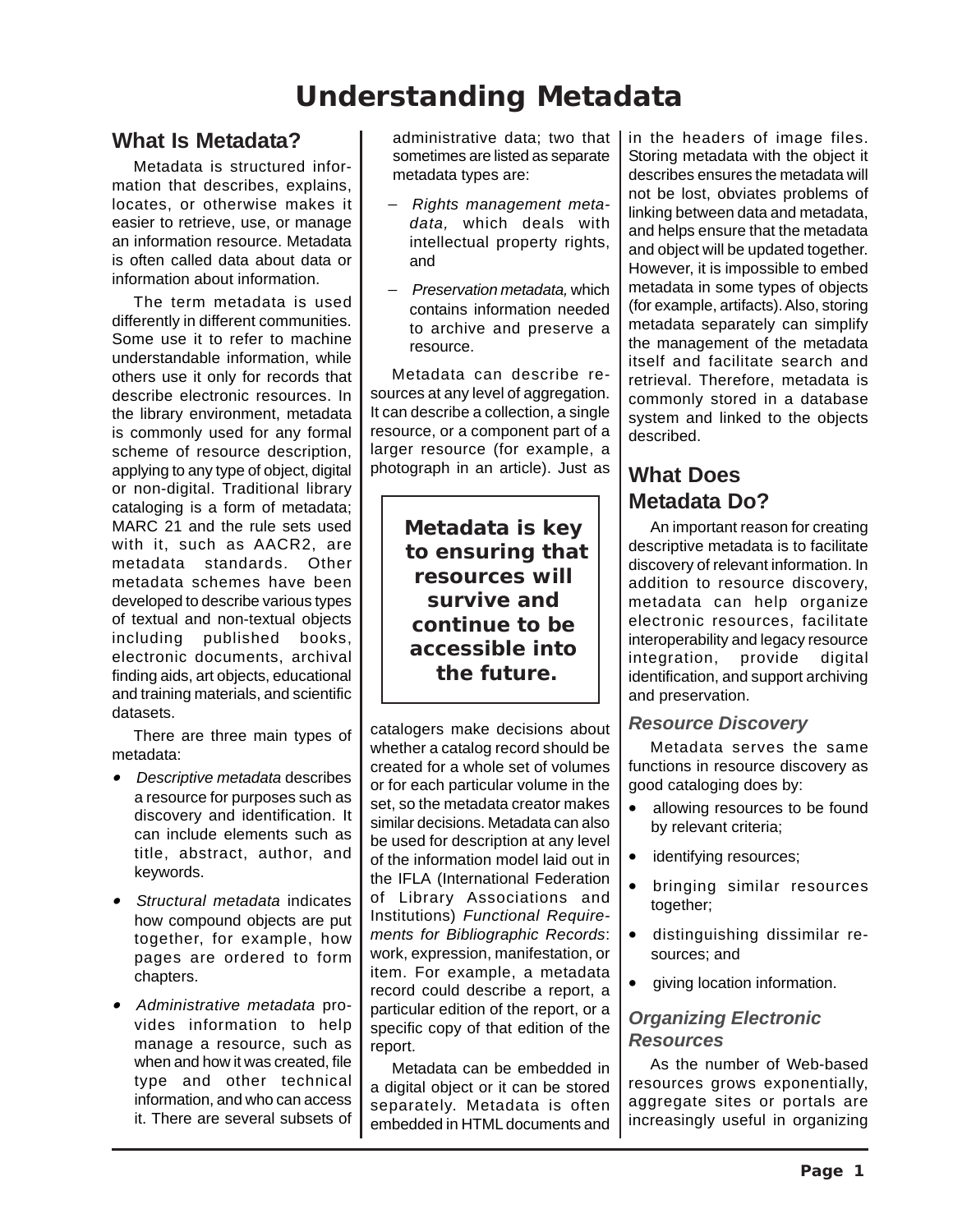links to resources based on audience or topic. Such lists can be built as static webpages, with the names and locations of the resources "hardcoded" in the HTML. However, it is more efficient and increasingly more common to build these pages dynamically from metadata stored in databases. Various software tools can be used to automatically extract and reformat the information for Web applications.

#### *Interoperability*

Describing a resource with metadata allows it to be understood by both humans and machines in ways that promote interoperability. Interoperability is the ability of multiple systems with different hardware and software platforms, data structures, and interfaces to exchange data with minimal loss of content and functionality. Using defined metadata schemes, shared transfer protocols, and crosswalks between schemes, resources across the network can be searched more seamlessly.

Two approaches to interoperability are cross-system search and metadata harvesting. The Z39.50 protocol is commonly used for cross-system search. Z39.50 implementers do not share metadata but map their own search capabilities to a common set of search attributes. A contrasting approach taken by the Open Archives Initiative is for all data providers to translate their native metadata to a common core set of elements and expose this for harvesting. A search service provider then gathers the metadata into a consistent central index to allow cross-repository searching regardless of the metadata formats used by participating repositories.

#### *Digital Identification*

Most metadata schemes include elements such as standard numbers to uniquely identify the work or object to which the metadata refers. The location of a digital object may also be given using a file name, URL (Uniform Resource Locator), or some more persistent identifier such as a PURL (Persistent URL) or DOI (Digital Object Identifier). Persistent identifiers are preferred because object locations often change, making the standard URL (and therefore the metadata record) invalid. In addition to the actual elements that point to the object, the metadata can be combined to act as a set of identifying data, differentiating one object from another for validation purposes.

#### *Archiving and Preservation*

Most current metadata efforts center around the discovery of recently created resources. However, there is a growing concern that digital resources will not survive in usable form into the future. Digital information is fragile; it can be corrupted or altered, intentionally or unintentionally. It may become unusable as storage media and hardware and software technologies change. Format migration and perhaps emulation of current hardware and software behavior in future hardware and software platforms are strategies for overcoming these challenges.

Metadata is key to ensuring that resources will survive and continue to be accessible into the future. Archiving and preservation require special elements to track the lineage of a digital object (where it came from and how it has changed over time), to detail its physical characteristics, and to document its behavior in order to emulate it on future technologies.

Many organizations internationally have worked on defining metadata schemes for digital preservation, including the National Library of Australia, the British Cedars Project (CURL Exemplars in Digital Archives), and a joint Working Group of OCLC and the Research Libraries Group (RLG). The latter group developed a framework outlining types of presentation metadata. A follow-up group, PREMIS (PREservation Metadata: Implementation Strategies)—also sponsored by OCLC and RLG—is developing a set of core elements and strategies for the encoding, storage, and management of preservation metadata within a digital preservation system. Many of these initiatives are based on or compatible with the ISO *Reference Model for an Open Archival Information System* (OAIS).

## **Structuring Metadata**

Metadata schemes (also called schema) are sets of metadata elements designed for a specific purpose, such as describing a particular type of information resource. The definition or meaning of the elements themselves is known as the semantics of the scheme. The values given to metadata elements are the content. Metadata schemes generally specify names of elements and their semantics. Optionally, they may specify content rules for how content must be formulated (for example, how to identify the main title), representation rules for content (for example, capitalization rules), and allowable content values (for example, terms must be used from a specified controlled vocabulary).

There may also be syntax rules for how the elements and their content should be encoded. A metadata scheme with no prescribed syntax rules is called syntax independent. Metadata can be encoded in any definable syntax. Many current metadata schemes use SGML (Standard Generalized Mark-up Language) or XML (Extensible Mark-up Language). XML, developed by the World Wide Web Consortium (W3C), is an extended form of HTML that allows for locally defined tag sets and the easy exchange of structured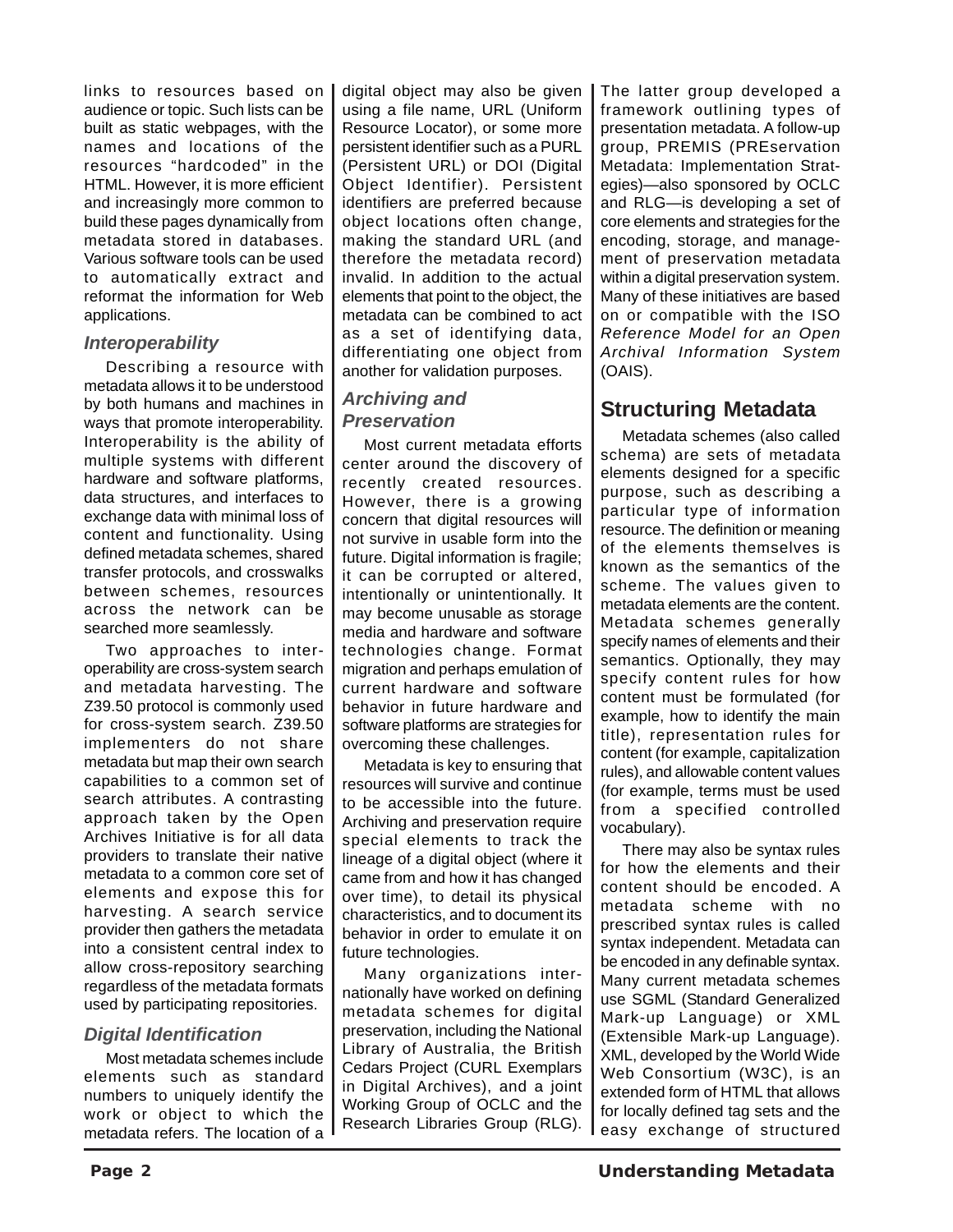information. SGML is a superset of both HTML and XML and allows for the richest mark-up of a document. Useful XML tools are becoming widely available as XML plays an increasingly crucial role in the exchange of a variety of data on the Web.

## **Metadata Schemes and Element Sets**

Many different metadata schemes are being developed in a variety of user environments and disciplines. Some of the most common ones are discussed in this section.

#### *Dublin Core*

The Dublin Core Metadata Element Set arose from discussions at a 1995 workshop sponsored by OCLC and the National Center for Supercomputing Applications (NCSA). As the workshop was held in Dublin, Ohio, the element set was named the Dublin Core. The continuing development of the Dublin Core and related specifications is managed by the Dublin Core Metadata Initiative (DCMI).

The original objective of the Dublin Core was to define a set of elements that could be used by authors to describe their own Web resources. Faced with a proliferation of electronic resources and the inability of the library profession to catalog all these resources, the goal was to define a few elements and some simple rules that could be applied by noncatalogers. The original 13 core elements were later increased to 15: *Title*, *Creator*, *Subject*, *Description*, *Publisher*, *Contributor*, *Date*, *Type*, *Format*, *Identifier*, *Source*, *Language*, *Relation*, *Coverage*, and *Rights*.

The Dublin Core was developed to be simple and concise, and to describe Web-based documents. However, Dublin Core has been used with other types of materials and in applications demanding some complexity. There has | historically been some tension between supporters of a minimalist

view, who emphasize the need to keep the elements to a minimum and the semantics and syntax simple, and supporters of a structuralist view who argue for finer semantic distinctions and more extensibility for particular communities.

These discussions have led to a distinction between qualified and unqualified (or simple) Dublin Core. Qualifiers can be used to refine (narrow the scope of) an element, or to identify the encoding scheme used in representing an element value. The element *Date*, for example, can be used with the refinement qualifier *created* to narrow the meaning of the element to the date the object was created. *Date* can also be

used with an encoding scheme qualifier to identify the format in which the date is recorded, for example, following the ISO 8601 standard for representing date and time.

All Dublin Core elements are optional and all are repeatable. The elements may be presented in any order. While the Dublin Core description recommends the use of controlled values for fields where they are appropriate (for example, controlled vocabularies for the Subject field), this is not required. However, working groups have been established to discuss authoritative lists for certain elements such as Resource Type. While Dublin Core leaves content rules to the particular implementation, the DCMI encourages the adoption of application profiles (domain-specific rules) for particular domains such as education and government. An application profile

for libraries is being developed by the Libraries Working Group.

#### **Dublin Core Example**

**Title=**"Metadata Demystified"

**Creator=**"Brand, Amy"

**Creator=**"Daly, Frank"

**Creator=**"Meyers, Barbara"

**Subject=**"metadata"

**Description=**"Presents an overview of metadata conventions in publishing."

**Publisher=**"NISO Press"

**Publisher=**"The Sheridan Press"

**Date=**"2003-07"

**Type=**"Text"

**Format=**"application/pdf"

**Identifier=**"http://www.niso.org/ standards/resources/ [Metadata\\_Demystified.pdf"](http://www.niso.org/standards/resources/Metadata_Demystified.pdf)

**Language=**"en"

Because of its simplicity, the Dublin Core element set is now used by many outside the library community— researchers, museum curators, and music collectors to name only a few. There are hundreds of projects worldwide that use the Dublin Core either for cataloging or to collect data from the Internet; more than 50 of these have links on the DCMI website. The subjects range from cultural heritage and art to math and physics. Meanwhile the Dublin Core Metadata Initiative has expanded beyond simply maintaining the Dublin Core Metadata Element Set into an organization that describes itself as "dedicated to promoting the widespread adoption of interoperable metadata standards and developing specialized metadata vocabularies for discovery systems."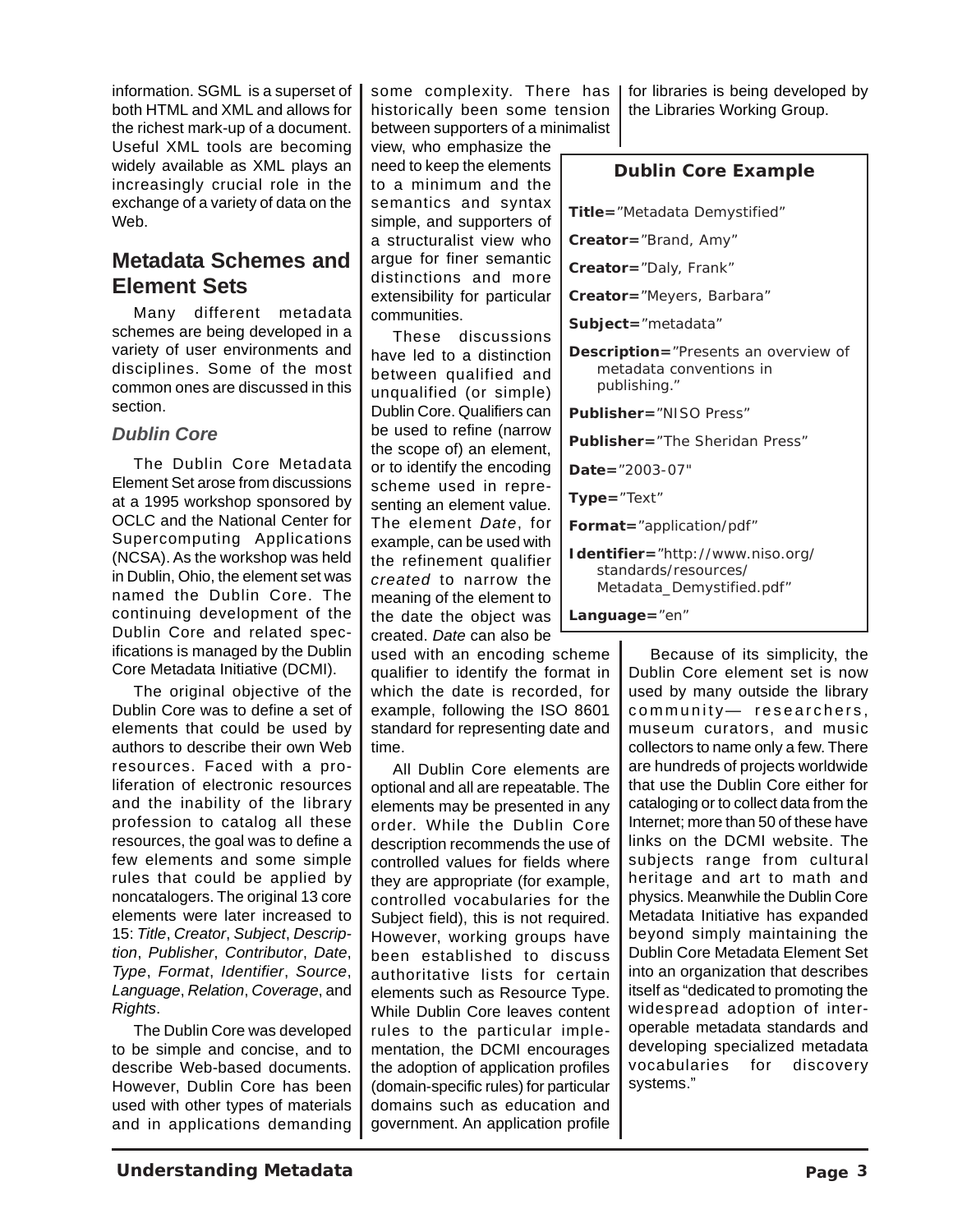## *The Text Encoding Initiative (TEI)*

The Text Encoding Initiative is an international project to develop guidelines for marking up electronic texts such as novels, plays, and poetry, primarily to support research in the humanities. In addition to specifying how to encode the text of a work, the *TEI Guidelines for Electronic Text Encoding and Interchange* also specify a header portion, embedded in the resource, that consists of metadata about the work. The TEI header, like the rest of the TEI, is defined as an SGML DTD (Document Type Definition) a set of tags and rules defined in SGML syntax that describe the structure and elements of a document. This SGML mark-up becomes part of the electronic resource itself. Since the TEI DTD is rather large and complicated in order to apply to a vast range of texts and uses, a simpler subset of the DTD, known as *TEI Lite*, is commonly used in libraries.

It is assumed that TEI-encoded texts are electronic versions of printed texts. Therefore the TEI Header can be used to record bibliographic information about both the electronic version of the text and about the non-electronic source version. The basic bibliographic information is similar to that recorded in library cataloging and can be mapped to and from MARC. However, there are also elements defined to record details about how the text was transcribed and edited, how mark-up was performed, what revisions were made, and other non-bibliographic facts. Libraries tend to use TEI headers when they have collections of SGML-encoded full text. Some libraries use TEI headers to derive MARC records for their catalogs, while others use MARC records as the basis for creating TEI header descriptions for the source texts.

## *Metadata Encoding and Transmission Standard (METS)*

The Metadata Encoding and Transmission Standard (METS) was developed to fill the need for a standard data structure for describing complex digital library objects. METS is an XML Schema for creating XML document instances that express the structure of digital library objects, the associated descriptive and administrative metadata, and the names and locations of the files that comprise the digital object.

The metadata necessary for successful management and use of digital objects is both more extensive than and different from the metadata used for managing collections of printed works and other physical materials. Structural metadata is needed to ensure that separately digitized files (for example, different pages of a digitized book) are structured appropriately. Technical metadata is needed for information about the digitization process so that scholars may determine how accurate a reflection of the original the digital version provides. Other technical metadata is required for internal purposes in order to periodically refresh and migrate the data, ensuring the durability of valuable resources.

METS was originally an outgrowth of the *Making of America II* project, a digitization project of major research libraries that attempted to address these metadata issues, in part by providing

an encoding format for metadata for textual and image-based works. The Digital Library Federation (DLF) built on that earlier work to create METS, a standard schema for providing a method for expressing and packaging together descriptive, administrative, and structural metadata for objects within a digital library. Expressed using the XML schema language, METS provides a document format for encoding the metadata necessary for management of digital library objects within a repository and for exchange between repositories.

#### **Metadata in Action**

An oral historian makes taperecordings of interviews with members of a particular ethnic group. Interviewees sign a paper release form giving intellectual property rights to the historian. Most interviewees grant permission to disseminate the interviews in print and electronically, but several restrict publication and dissemination until 25 years after death.

Information about each interview is kept in a database: *Interviewer*, *Interviewee*, *Date*, *Place*, etc. Each interview follows a questionnaire format. The questionnaire exists as a text file. The tapes, release forms, database, and text file are donated to a library that has a special collection focusing on the particular ethnic group.

The tapes are digitized. Since each interview runs over several tapes, technicians record structural metadata to keep component parts of each interview together. Technicians record administrative metadata such as file names, location of each interview in the files, equipment used, the methods of digitizing and assuring quality and completeness, file formats, etc. Different segments of this metadata allow the audio files to be automatically tracked, accessed, stored, refreshed, and migrated.

An archivist expands the database to include the persistent identifier of each interview, thereby linking the audio file to the descriptive metadata. The names of the data elements are revised to match Dublin Core terminology, including qualifiers used specifically for audio *(continued on page 5)*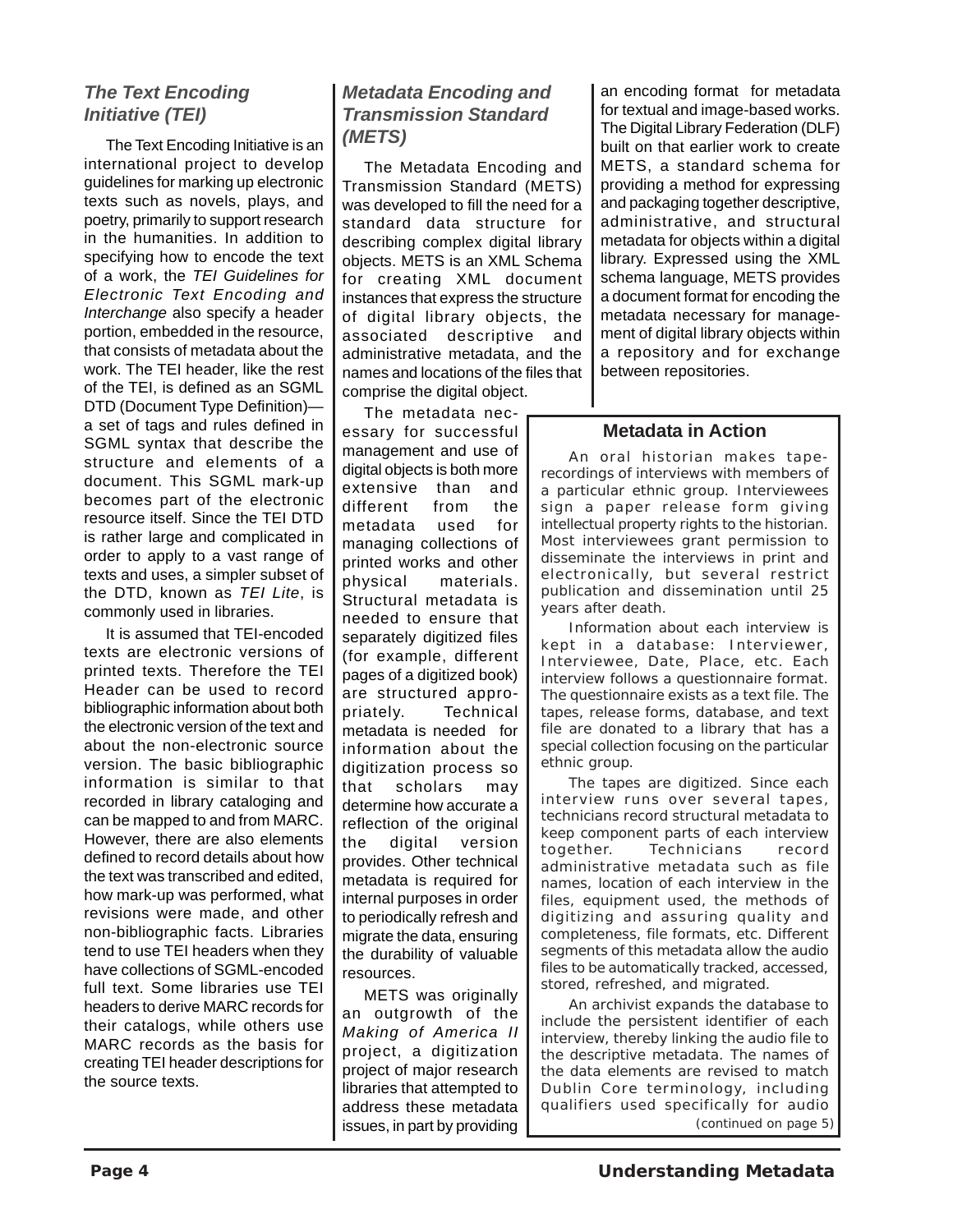A METS document contains seven major sections:

- *METS Header* Contains metadata describing the METS document itself, including such information as creator, editor, etc.
- *Descriptive Metadata*  Points to descriptive metadata external to the METS document (for example, a MARC record in an OPAC or an Encoded Archival Description finding aid maintained on a webserver), or to internally embedded descriptive metadata, or both.
	- **Metadata in Action** *(continued from page 4)*

materials. Information on rights and permissions is entered.

An archivist creates an EAD finding aid for the audio collection using the database as the core. Portions of the questionnaire text file are incorporated as a rich source of subject keywords. A MARC record is derived from the EAD finding aid and added to OCLC and RLIN.

A webpage is created where researchers can access the finding aid, search the database, and listen to the audio files. Interviews coded as restricted are invisible to the search program until the date when they become open to the public. Administrative, structural, and descriptive metadata is created for the webpage to hold all the pieces together, allow them to be managed, and allow them to be accessed.

The library participates in a metadata harvesting protocol to provide extracts of local metadata in a common format to a service provider so that information about the collection is automatically included in a number of relevant tools such as catalogs and portals.

The webpage is linked to the library's website dedicated to resources about the ethnic group, where it is available to researchers in context with archival and visual materials, digitized secondary sources, etc. Administrative, structural, and descriptive metadata at the website level has also been created.

- • *Administrative Metadata* – Provides information regarding how the files are created and stored, intellectual property rights, the original source object from which the digital library object derives, and the provenance of the files comprising the digital library object.
- *File Section* Lists all files containing content that comprise the electronic versions of the digital object.
- • *Structural Map* – Outlines a hierarchical structure for the digital library object and links the

elements of that structure to content files and metadata that pertain to each element.

• *Structural Links* – Allows METS creators to record the nodes in the hierarchy outlined in the Structural Map.

• *Behavior* – Associates executable behaviors with content in the METS object.

The METS header, file section, structural map, structural links, and behavior sections are defined within the METS schema. METS is less prescriptive about descriptive and administrative metadata, relying on extension schemas externally developed metadata schemes—to provide specific elements. The METS Editorial Board has endorsed three descriptive metadata schemes: simple Dublin Core, MARCXML, and MODS (discussed below).

For technical metadata the METS website makes available schemas for text and digital still images. The latter standard is called MIX, *Metadata for Images in XML Schema*, and is based on a proposed NISO standard, Z39.87, *Data Dictionary: Technical Metadata for Digital Still Images*. Further work is in process on extension schemas for audio, video, and websites. Another current area of concentration for the METS development community is the creation of METS application profiles to give guidance regarding the creation of METS documents for particular object types.

Use of the METS schema is widespread. A list of implementation registries using METS, a tutorial, and other important information can be found on the METS website.

#### *Metadata Object Description Schema (MODS)*

The Metadata Object Description Schema (MODS) is a descriptive metadata schema that is a derivative of MARC 21 and intended to either carry selected data from existing MARC 21 records or enable the creation of original resource description records. It includes a subset of MARC fields and uses languagebased tags rather than the numeric ones used in MARC 21 records. In some cases, it regroups elements from the MARC 21 bibliographic format. Like METS, MODS is expressed using the XML schema language.

Although the MODS standard can stand on its own, it may also complement other metadata formats. Because of its flexibility and use of XML, MODS may potentially be used as a Z39.50 Next Generation specified format, an extension schema to METS, a metadata set for harvesting, and for creating original resource metadata records in an XML syntax.

Rich description of electronic resources is a particular focus of MODS, which provides some advantages over other metadata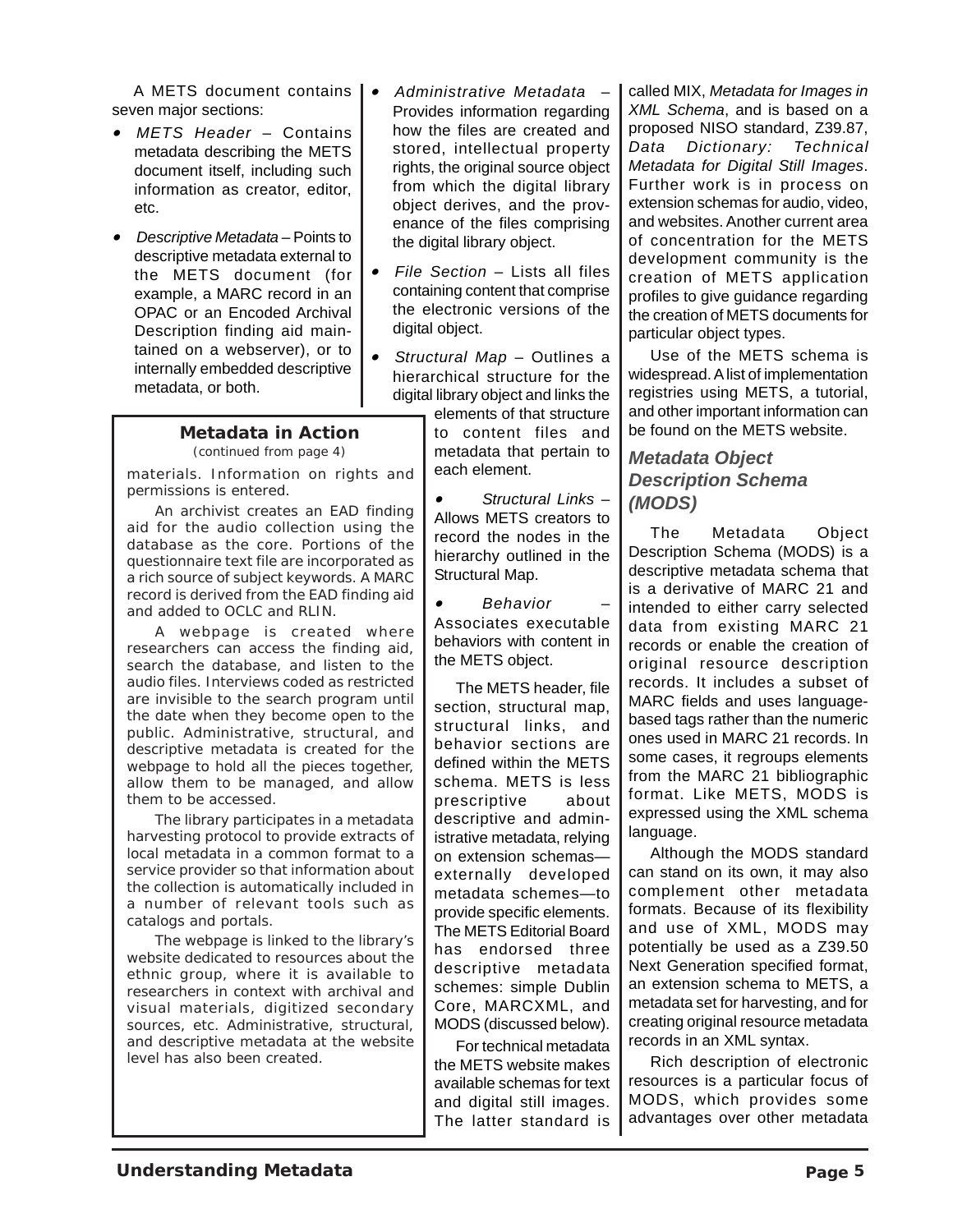| A MODS Record Example                                                                                                                                                                                                                                                                                                                                                                                                                                                                                                                                                                                                                                                                                                                                  |
|--------------------------------------------------------------------------------------------------------------------------------------------------------------------------------------------------------------------------------------------------------------------------------------------------------------------------------------------------------------------------------------------------------------------------------------------------------------------------------------------------------------------------------------------------------------------------------------------------------------------------------------------------------------------------------------------------------------------------------------------------------|
| $<$ mods $>$<br><titleinfo><br/><title>Metadata demystified</title><br/><math>\langle</math>/titleInfo<math>&gt;</math><br/><name type="personal"><br/><namepart type="family">Brand</namepart><br/><namepart type="given">Amy</namepart><br/><math>&lt;</math>role<math>&gt;</math><br/><roleterm authority="marcrelator" type="text">author</roleterm><br/><math>\langle</math> /role <math>&gt;</math><br/><math>\langle</math>/name&gt;<br/><typeofresource>text</typeofresource><br/><origininfo><br/><datelssued>2003</datelssued><br/><math>&lt;</math>place<math>&gt;</math><br/><placeterm type="text">Bethesda, MD</placeterm><br/><math>\langle</math>/place&gt;<br/><publisher>NISO Press</publisher><br/></origininfo></name></titleinfo> |
| <identifier type="isbn">1-880124-59-9</identifier><br>$<$ /mods>                                                                                                                                                                                                                                                                                                                                                                                                                                                                                                                                                                                                                                                                                       |
|                                                                                                                                                                                                                                                                                                                                                                                                                                                                                                                                                                                                                                                                                                                                                        |

schemes. MODS elements are richer than the Dublin Core; its elements are more compatible with library data than the ONIX or Dublin Core standards; and it is simpler to apply than the full MARC 21 bibliographic format. With its use of XML Schema language, MODS offers enhancements over MARC 21, such as the use of an optional ID attribute to facilitate linking at the element level; the ability to specify language, script, and transliteration scheme at the element level; and the ability to embed a rich description of components in the related Item element.

The ability in MODS to give granular descriptions of constituent parts of an object works particularly well with the METS structural map for complex digital library objects.

#### *The Encoded Archival Description (EAD)*

The Encoded Archival Description (EAD) was developed as a way of marking up the data contained in finding aids so that they can be searched and displayed online.

In archives and special collections, the finding aid is an important tool for resource description. Finding aids differ from catalog records by being much longer, more narrative and explanatory, and highly structured in a hierarchical fashion. They generally start with a description of the collection as a whole, indicating what types of materials it contains and why they are important. If the collection consists of the personal papers of an individual there can be a lengthy biography of that person. The finding aid describes the series into which the collection is organized—such as correspondence, business records, personal papers, and campaign speeches—and ends with an itemization of the contents of the physical boxes and folders comprising the collection.

Like the TEI Header, the EAD is defined as an SGML DTD. It begins with a header section that describes the finding aid itself (for example, who wrote it) and then goes on to the description of the collection as a whole and successively more detailed information about the records or series within the collection. If individual items being described exist in digital form, the EAD can include pointers to the digital objects. The 2002 version of the EAD DTD provides support for both SGML and XML through the use of defined "switches" for turning off features used only in SGML and turning on features used only in XML. The EAD standard is maintained jointly by the Library of Congress and the Society of American Archivists.

The EAD is particularly popular in academic libraries, historical societies, and museums with large special collections. Many of these collections contain unique materials unavailable elsewhere and often the materials in the

collections are not individually cataloged like traditional library materials. By creating searchable EAD finding aids, libraries and archives can increase awareness of their unique collections to the Internet community.

## *Learning Object Metadata*

The IEEE Learning Technology Standards Committee (LTSC) developed the Learning Object Metadata (LOM) standard (IEEE 1484.12.1-2002) to enable the use and re-use of technology-supported learning resources such as computer-based training and distance learning. The LOM defines the minimal set of attributes to manage, locate, and evaluate learning objects. The attributes are grouped into eight categories:

- *General*, containing information about the object as a whole;
- *Lifecycle*, containing metadata about the objects evolution;
- *Technical*, with descriptions of the technical characteristics and requirements;
- *Educational*, containing the educational / pedagogical attributes;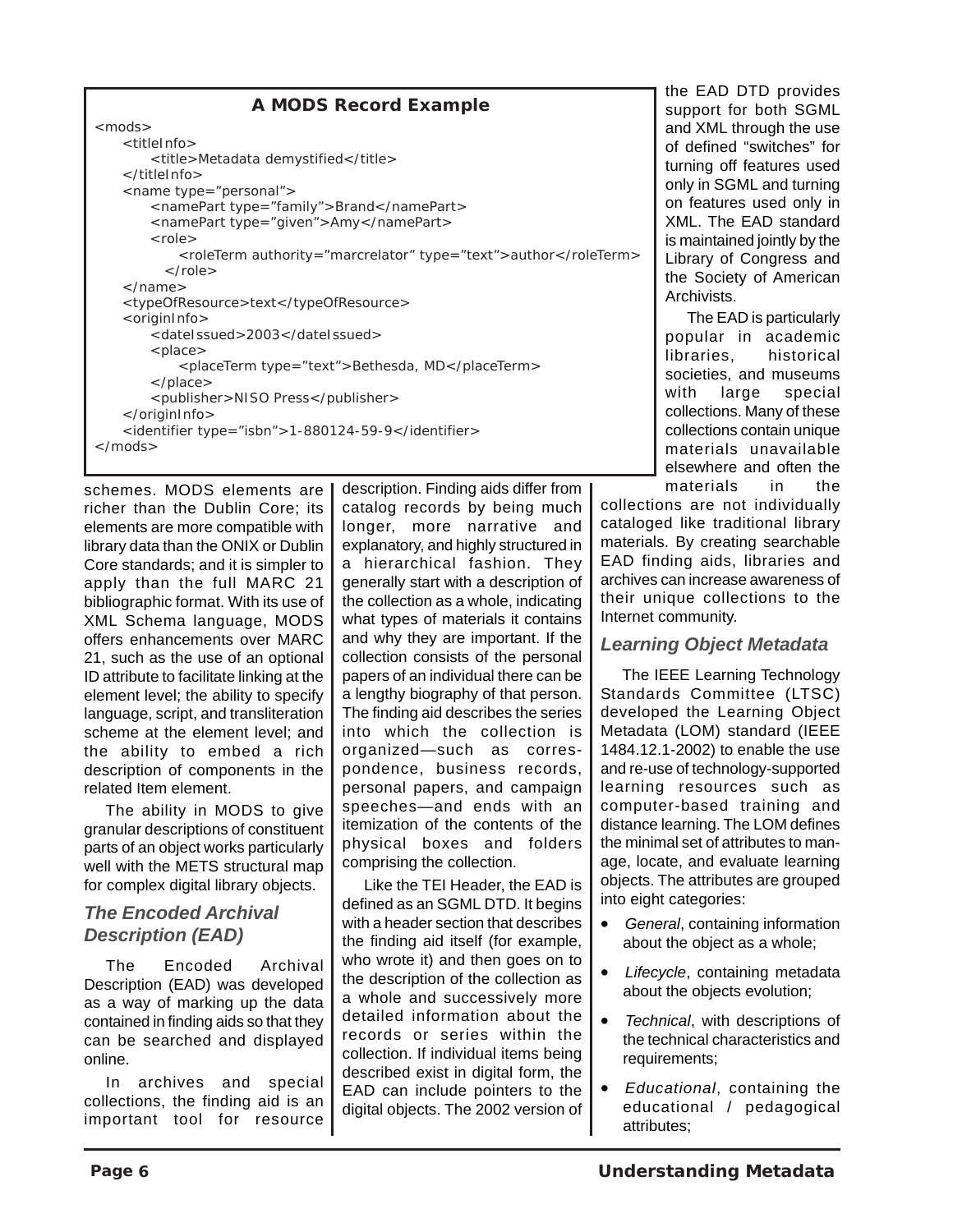- *Rights*, describing the intellectual property rights and use conditions;
- *Relation*, identifying related objects;
- *Annotation*, containing comments and the date and author of the comments; and
- *Classification*, which identifies other classification system identifiers for the object.

Within each category is a hierarchy of data elements to which the metadata values are assigned. Examples of learning-related metadata elements found in the Education category are *Typical Age Range* (of the intended user), *Difficulty*, *Typical Learning Time*, and *Interactivity Level*.

The IMS Global Learning Consortium has developed a suite of specifications to enable interoperability in a learning environment. Their *Meta-Data Information Model* specification is based on the IEEE LOM scheme with only minor modifications.

#### *E-Commerce – <indecs> and ONIX*

Metadata schemas are increasingly being developed to support electronic commerce applications. The <indecs> Framework (Interoperability of Data in ECommerce Systems) was an international collaborative effort supported by the European Commission's Info 2000 Programme. The collaborators were major rights owners, such as publishers and members of the recording industry, who wanted to develop a framework for metadata standards to support network commerce in intellectual property.

The foundation of the <indecs> work is a data model for intellectual property and its transfer. Rather than developing a new metadata scheme, <indecs> sought to develop a common framework to

allow various schemes for transactions related to different genres such as music, journal articles, and books to be able to interchange information, particularly that related to intellectual property rights. In order to support this common framework, <indecs> has developed a minimal kernel of required metadata.

Several organizations have built on the <indecs> Framework to develop specific metadata schemas. Among them is the ONIX (Online Information Exchange) International standard. ONIX is an XML-based metadata scheme developed by publishers under the auspices of a number of book industry trade groups in the United States and Europe. The original ONIX specification was a direct response to the enormous growth in online book sales and the realization that books described with images, cover blurbs, reviews, and similar information significantly outsold books without this information. Therefore *ONIX for Books* has elements to record a wide range of evaluative and promotional information as well as basic bibliographic and trade data. *ONIX for Serials* is in development to define serials product metadata at the title, item, and subscription package levels.

While ONIX information was designed for use in the commerce cycle of a publication, it may also provide a source for enrichment of library-created catalog records; the Bibliographic Enrichment Advisory Team (BEAT) project at the Library of Congress is experimenting with this use. ONIX metadata may also be used by libraries in the future for the creation of a beginning bibliographic record. Mappings between *ONIX for Books* and both MARC 21 and UNIMARC have already been created.

#### *Visual Objects – CDWA and VRA*

Metadata used to describe visual objects such as a painting or

sculpture has its own special requirements. The Art Information Task Force (AITF), developed a conceptual framework for describing and accessing information about objects and images called Categories for the Descriptions of Works of Art (CDWA). Some 30 categories were defined, most with multiple subcategories. Some examples of the specialized descriptive elements relevant to artworks included are: *Orientation*, *Dimensions*, *Condition*, *Inscriptions*, *Conservation Treatment*, and *Exhibition / Loan History*.

Typically, visual resources collections used in teaching art history and similar subjects do not contain original art works but rather slides or photographs of the original art. Metadata for these materials therefore has to accommodate the description of multiple levels of related resources, such as an original painting, a slide of the painting, and a digitized image of the slide. The VRA Core Categories build on and expand the CDWA work to define a single metadata element set that can be used to describe the work (the actual painting, photograph, sculpture, building, etc. ) as well as the images (visual representations) of them.

Version 3.0 of the VRA Core Categories consists of 17 metadata elements which can be used as applicable to describe each of these versions and relate them to each other: *Record Type*, *Type*, *Title*, *Measurements*, *Material*, *Technique*, *Creator, Date*, *Location*, *ID Number*, *Style/Period*, *Culture*, *Subject*, *Relation*, *Description*, *Source*, and *Rights*. Like the Dublin Core, the VRA Core scheme does not specify any particular syntax or rules for representing content.

Both CDWA and VRA emphasize the use of controlled vocabularies for specified elements. A number of existing vocabularies are suggested and communities are encouraged to develop additional vocabularies as needed.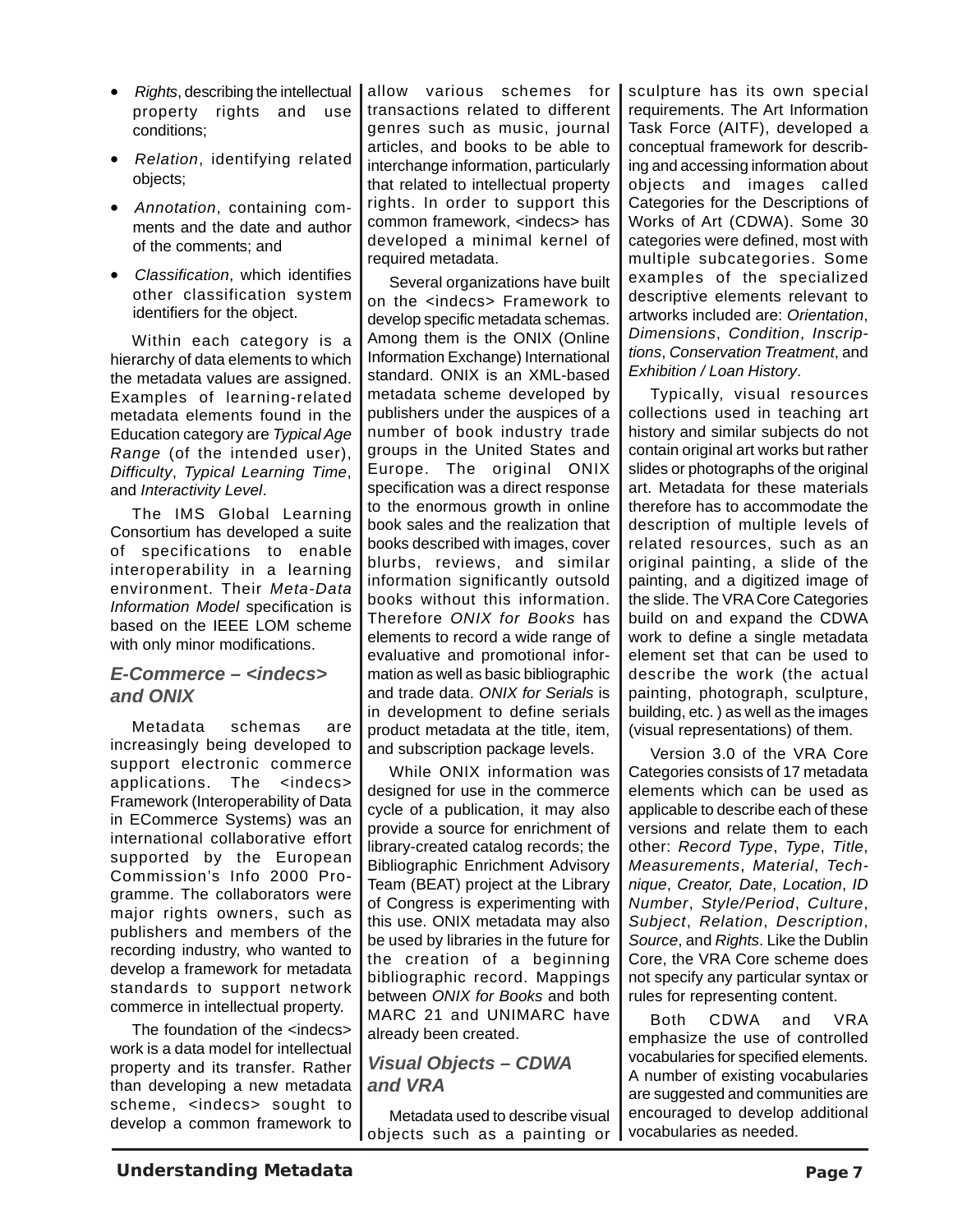## *MPEG Multimedia Metadata*

The ISO/IEC Moving Picture Experts Group (MPEG) has developed a suite of standards for coded representation of digital audio and video. Two of the standards address metadata: MPEG-7, *Multimedia Content Description Interface (ISO/IEC 15938),* and MPEG-21, *Multimedia Framework (ISO/IEC 21000)*.

MPEG-7 defines the metadata elements, structure, and relationships that are used to describe audiovisual objects including still pictures, graphics, 3D models, music, audio, speech, video, or multimedia collections. It is a multipart standard that addresses:

- • *Description Tools* including *Descriptors* that define the syntax and the semantics of each metadata element and *Description Schemes* that specify the structure and semantics of the relationships between the elements.
- A *Description Definition Language* to define the syntax of the Description Tools, allow the creation of new *Description Schemes*, and allow the extension and modification of existing *Description Schemes*.
- *System tools*, to support storage and transmission, synchronization of descriptions with content, and management and protection of intellectual property.

*Descriptors* for visual and audio are defined separately using a hierarchy of elements and subelements. For visual objects there are descriptors for *Basic Structure*, *Color*, *Texture*, *Shape*, *Motion*, *Localization*, and *Face Recognition*. Audio descriptors are divided into two categories: low-level descriptors that are common to audio objects across most applications, and high-level descriptors that are specific to particular applications of audio. The cross-application low-level descriptors cover *Structures* and *Features* (temporal and spectral). The domain-specific high-level descriptors include such elements as *Musical Instrument Timbre*, *Melody Description*, and *Spoken Content Description*.

The *Description Schemes* are based on XML, and can be expressed in textual form suitable for editing, searching, filtering, and human readability; or in a binary form for storage, transmission, and streaming delivery. Since the full description of a multimedia object can be quite complex, the standard provides for a *Summary Description Scheme* geared to browsing and navigation.

The standard envisions that search engines could use MPEG-7 metadata descriptions to identify audiovisual objects in entirely new ways, such as digitizing a musical phrase played on a keyboard and then retrieving a list of musical pieces that contain the sequence of notes; drawing some lines on an electronic drawing tablet and retrieving images with similar graphics; or using a voice excerpt to retrieve related speech files, photographs, video clips, and biographical information of the speaker. These retrieval mechanisms are outside the scope of MPEG-7, but the standards developers wanted to accommodate these futuristic capabilities and have included many interoperability requirements beyond the typical metadata elements.

MPEG-21 was developed to address the need for an overarching framework to ensure interoperability of digital multimedia objects. The multi-part standard is not yet fully completed but is intended to include the following:

• *Part 1: Vision, Technologies and Strategy* provides the overview of the complete vision and plan

for the framework. It was issued as an ISO technical report (ISO/ IEC TR 21000:1-2001) and is available as a free download from ISO's publicly available standards website. A second edition of the vision document is underway to address comments and suggestions received from other organizations following the initial publication.

- • *Part 2: Digital Item Declaration*, issued in 2003, describes a model for defining Digital Items. It includes a description of the syntax and semantics of each of the Digital Item Declaration elements and a corresponding XML schema.
- *Part 3: Digital Item Identification*, also issued in 2003, describes how to uniquely identify Digital Items and how to link Digital Items with related information such as descriptive metadata.
- • *Part 4: Intellectual Property Management and Protection* is still in development. It is intended to define the framework for ensuring interoperability of intellectual property management tools, including authentication, and accommodates the *Rights* information defined in the following two parts.
- • *Part 5: Rights Expression Language*, issued in 2004, is a machine-readable language that can declare rights and permissions.
- • *Part 6: Rights Data Dictionary* is still in development. It will define a standard set of terms to be used with the Rights Expression Language. It is also expected to include specifications for mapping and transforming rights metadata terminology. The *Rights Data Dictionary* and *Expression Language* are being viewed as models for the handling of intellectual property metadata for applications beyond audiovisual.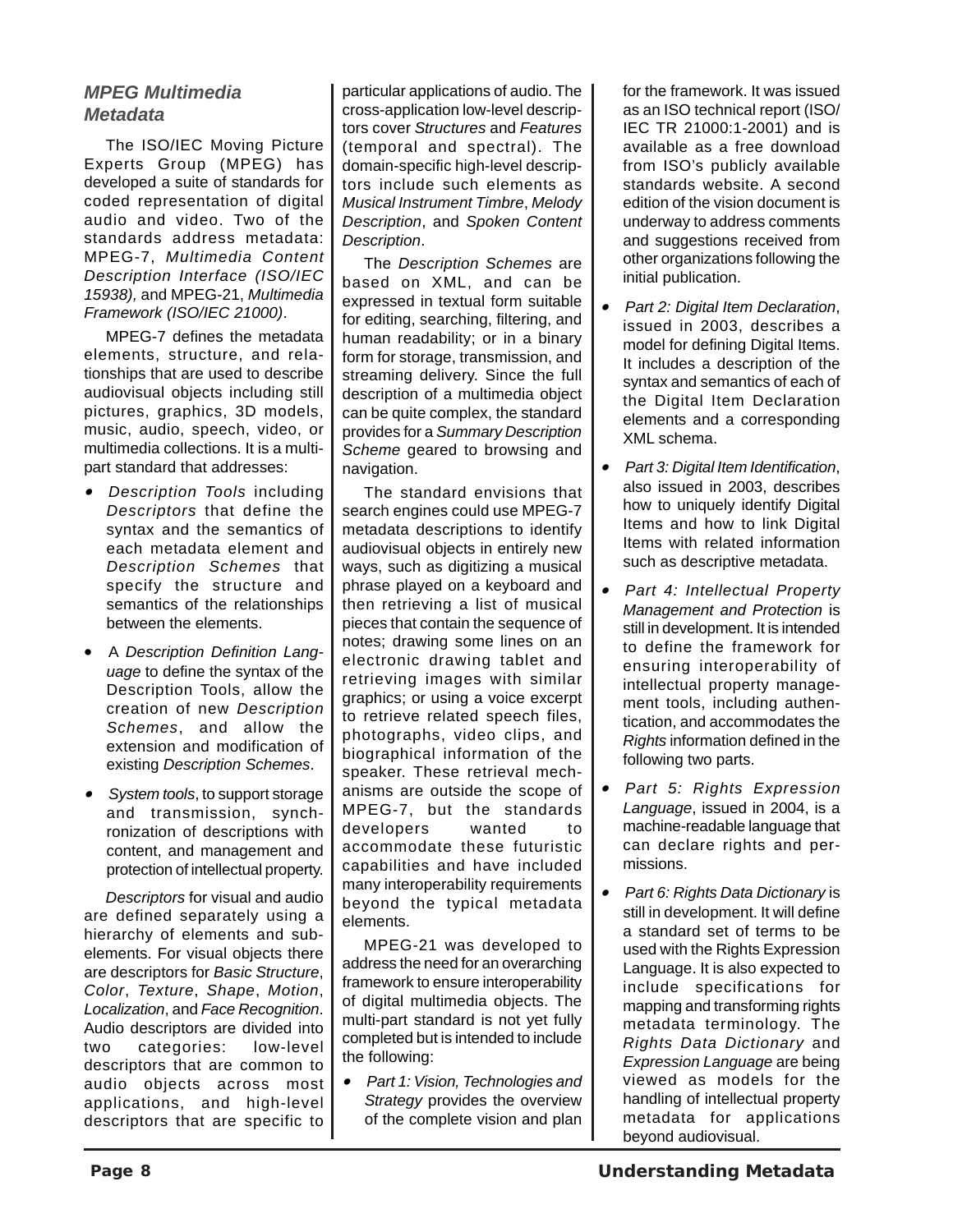• *Part 7: Digital Item Adaptation*, also in development, is intended to standardize networking and interoperability description tools. Included in this part will be User Characteristic description tools that specify user preferences.

There are some seven additional parts identified and in various stages of development that deal with technical interoperability issues of less specific relevance to metadata. All of the published parts are available from ISO as ISO/IEC 21000-[part#].

#### *Metadata for Datasets*

Metadata schemes for datasets are enabling original data in the science and social science fields to be shared in a way that was never possible before the Internet. One of the most well developed element sets is the Federal Geographic Data Committee (FGDC) *Content Standard for Digital Geospatial Metadata* (CSDGM), officially known as FGDC-STD-001-1998.

Geospatial datasets include topographic and demographic data, GIS (geographic information systems), and computer-aided cartography base files. They are used in a wide variety of areas, including soil and land use studies, biodiversity counts, climatology and global change tracking, remote sensing, and satellite imagery. The FGDC Content Standard is required for use with resources created and funded by the U.S. Government and is also being used by many state governments.

An international standard, ISO 19115, *Geographic Information metadata* was issued in 2003. A technical amendment that will allow datasets to be both ISO and FGDC compliant is underway along with an implementation model that can be used in conjunction with an XML schema.

A metadata scheme becoming well established in the social and behavioral sciences is the Data Documentation Initiative (DDI) standard for describing social science datasets. The DDI is defined as an XML DTD, and allows for top down hierarchical description of a social science study, the data

files resulting from that study, and the variables used in the data files. There is also a header area that uses Dublin Core elements for a high-level description of the DDI document itself.

#### *Extensions and Profiles*

Despite the recent development of many of these metadata schemes, most have already been subject to the changes brought about by implementing them in real world situations. These modifications are of two types: extensions and profiles.

An extension is the addition of elements to an already developed scheme to support the description of an information resource of a particular type or subject or to meet the needs of a particular interest group. Extensions increase the number of elements.

Profiles are subsets of a scheme that are implemented by a particular interest group. Profiles can constrain the number of elements that will be used, refine element definitions to describe the specific types of resources more accurately, and specify values that an element can take.

In practice, many applications use both extensions and profiles of base metadata schemes. For example, the National Biological Information Infrastructure (NBII) has developed a Biological Data Profile of the FGDC Content Standard for use with biological

information resources. The profile defines an extended set of data for describing biological data, such as the taxonomic name of the organism and its classification in the taxonomic hierarchy.

#### **Metadata in Action**

A county land planner is studying the impact of new zoning laws on a particular bird species. The study team is composed of an ecologist, hydrologist, civil engineer, and environmental protection specialist.

Remote sensing data for the last 20 years provides a trend analysis of the decrease in wetlands, the bird's habitat. These datasets have FGDC metadata. The biologists on the study team need to document the results of a field inventory. Using a biological profile to extend the FGDC element set, the biologists add the genus-species name and taxonomic hierarchy. The ecologists are concerned with collection methods and modeling tools. The data related to the changes in human population are documented using a metadata set developed by the Census Bureau.

This study results in a technical report which is assigned Dublin Core metadata by the author. When the technical report is cataloged into the organization's repository, the Dublin Core elements are used as the basis for automatic generation of a MARC cataloging record. This record is enhanced by the cataloger and included in the library's online public access catalog.

> The U.S. Department of Education's Gateway to Educational Materials (GEM) project has based their own metadata scheme on the Dublin Core. The GEM profile limits the Dublin Core elements that can be used (for example, *Contributor* is not allowed) and makes some elements mandatory. GEM also defines additional elements such as *Audience*, *Grade*, *Quality*, and *Standards*, extending the base Dublin Core set for educational use.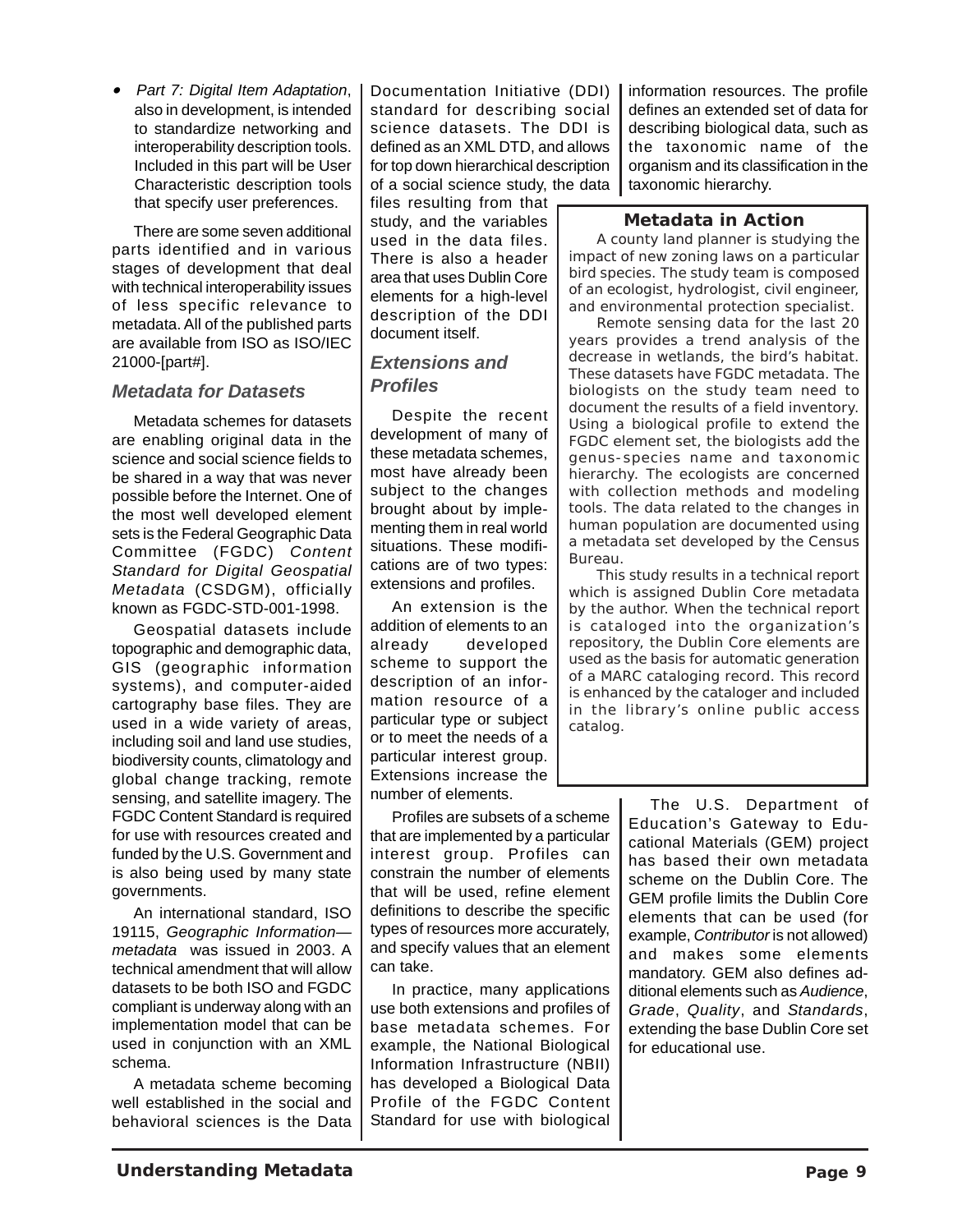## **Creating Metadata**

Who creates metadata? The answer to this varies by discipline, the resource being described, the tools available, and the expected outcome, but it is almost always a cooperative effort.

Much basic structural and administrative metadata is supplied by the technical staff who initially digitize or otherwise create the digital object, or is generated through an automated process. For descriptive metadata, it is best in some situations if the originator of the resource provides the information. This is particularly true in the documentation of scientific datasets where the originator has significant understanding of the rationale for the dataset and the uses to which it could be put, and for which there is little if any textual information from which an indexer could work.

However, many projects have found that it is more efficient to have indexers or other information professionals create the descriptive metadata, because the authors or creators of the data do not have the time or the skills. In other cases, a combination of researcher and information professional is used. The researcher may create a skeleton, completing the elements that can be supplied most readily. Then results may be supplemented or reviewed by the information specialist for consistency and compliance with the schema syntax and local guidelines.

#### *Creation Tools*

Many metadata project initiatives have developed tools and made them available to others, sometimes for free. A growing number of commercial software tools are also becoming available. Creation tools fall into several categories:

• *Templates* allow a user to enter the metadata values into pre-set fields that match the element set being used. The template will then generate a formatted set of the element attributes and their corresponding values.

- • *Mark-up tools* will structure the metadata attributes and values into the specified schema language. Most of these tools generate XML or SGML Document Type Definitions (DTD). Some templates include such a mark-up as part of their final translation of the metadata.
- • *Extraction tools* will automatically create metadata from an analysis of the digital resource. These tools are generally limited to textual resources. The quality of the metadata extracted can vary significantly based on the tool's algorithms as well as the content and structure of the source text. These tools should be considered as an aid to creating metadata. The resulting metadata should always be manually reviewed and edited.
- • *Conversion tools* will translate one metadata format to another. The similarity of elements in the source and target formats will affect how much additional editing and manual input of metadata may be required.

Metadata tools are generally developed to support specific metadata schemas or element sets. The websites for the particular schema will frequently have links to relevant toolsets.

## *Metadata Quality Control*

The creation of metadata automatically or by information originators who are not familiar with cataloging, indexing, or vocabulary control can create quality problems. Mandatory elements may be missing or used incorrectly. Schema syntax may have errors that prevent the metadata from being processed correctly. Metadata content terminology may be inconsistent,

making it difficult to locate relevant information.

The *Framework of Guidance for Building Good Digital Collections,* available on the NISO website, articulates six principles applying to good metadata:

- Good metadata should be appropriate to the materials in the collection, users of the collection, and intended, current and likely use of the digital object.
- Good metadata supports interoperability.
- Good metadata uses standard controlled vocabularies to reflect the what, where, when and who of the content.
- Good metadata includes a clear statement on the conditions and terms of use for the digital object.
- Good metadata records are objects themselves and therefore should have the qualities of archivability, persistence, unique identification, etc. Good metadata should be authoritative and verifiable.
- Good metadata supports the long-term management of objects in collections.

There are a number of ongoing efforts for dealing with the metadata quality challenge:

- Metadata creation tools are being improved with such features as templates, pick lists that limit the selection in a particular field, and improved validation rules.
- Software interoperability programs that can automate the "crosswalk" between different schemas are continuously being developed and refined.
- Content originators are being formally trained in understanding metadata and controlled vocabulary concepts and in the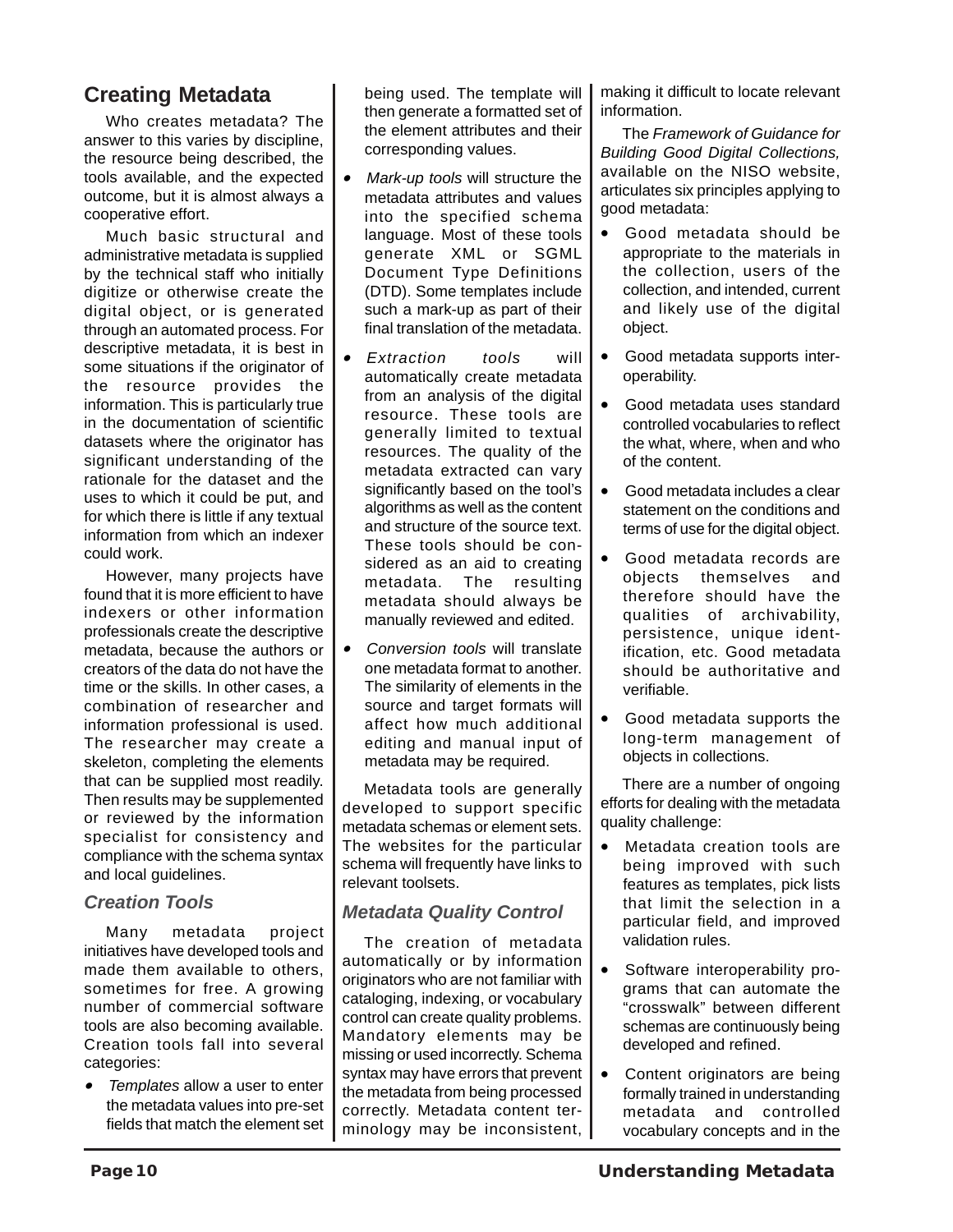use of metadata-related software tools.

- Existing controlled vocabularies that may have initially been designed for a specific use or a narrow audience are getting broader use and awareness. For example, the *Content Types* and *Subtypes* originally defined for MIME email exchange are commonly used as the controlled list for the Dublin Core *Format* element.
- Communities of users are developing and refining audience-specific metadata schemas, application profiles, controlled vocabularies, and user guidelines. The *MODS User Guidelines* are a good example of the latter.

#### **A Dublin Core description represented in RDF**

- <?xml version="1.0"?>
- <!DOCTYPE rdf:RDF SYSTEM "http://purl.org/ dc/schemas/dcmes-xml-20000714.dtd"> <rdf:RDF xmlns:rdf="http://www.w3.org/ 1999/02/22-rdf-syntaxns#"xmlns:dc="http://purl.org/dc/elements/  $1.1/$ " > <rdf:Description about="http:// www.niso.org/standards/resources/ Metadata Demystified.pdf"> <dc:title>Metadata Demystified</ dc: title > <dc:creator>Brand, Amy</dc:creator> <dc:creator>Daly, Frank</dc:creator> <dc:creator>Meyers, Barbara</ dc:creator> <dc:subject>metadata</dc:subject> <dc:description>Presents an overview of metadata conventions in publishing.</dc:description> <dc:publisher>NISO Press</ dc: publisher> <dc:publisher>The Sheridan Press</
	- dc:publisher> <dc:date>2003-07</dc:date>
	- <dc:format>application/pdf</
		- dc.format>
	- </rdf:Description>
- </rdf:RDF>

## **Interoperability and Exchange of Metadata**

Some people ask: Do we need so many metadata standards? With all the metadata standards, initiatives, extensions, and profiles, how can interoperability be ensured?

It is important to remember that different schemes serve distinct needs and audiences. Complementary schemes can be used to describe the same resource for multiple purposes and to serve a number of user groups. For example, a technical report could have a MARC metadata set in a library's online catalog, an FGDC description as part of the National Spatial Data Infrastructure

Clearinghouse Mechanism, and an embedded set of Dublin Core elements.

The Resource Description Framework (RDF), developed by the World Wide Web Consortium (W3C), is a data model for the description of resources on the Web that provides a mechanism for integrating multiple metadata schemes. In RDF a namespace is defined by a URL pointing to a Web resource that describes the metadata scheme that is used in the description. Multiple namespaces can be defined, allowing elements from different schemes to be combined in a single resource description. Multiple

descriptions, created at different times for different purposes, can also be linked to each other. RDF is generally expressed in XML.

## *Metadata Crosswalks*

The interoperability and exchange of metadata is further facilitated by metadata crosswalks. A crosswalk is a mapping of the elements, semantics, and syntax from one metadata scheme to those of another.

A crosswalk allows metadata created by one community to be used by another group that employs a different metadata standard. The degree to which these crosswalks are successful at the individual record level depends on the similarity of the two schemes, the granularity of the elements in the target scheme compared to that of the source, and the compatibility of the content rules used to fill the elements of each scheme.

Crosswalks are important for virtual collections where resources are drawn from a variety of sources and are expected to act as a whole, perhaps with a single search engine applied. While these crosswalks are key, they are also labor intensive to develop and maintain. The mapping of schemes with fewer elements (less granularity) to those with more elements (more granularity) is problematic.

Table 1 on page 12 shows a crosswalk between Dublin Core, MARC 21, and VRA Core for selected elements. In this case, there is no attempt to map at the content level.

## *Metadata Registries*

Registries are an important tool for managing metadata. Metadata registries can provide information on the definition, origin, source, and location of data. Registration can apply at many levels, including schemes, usage profiles, metadata elements, and code lists for element values. The metadata registry provides an integrating resource for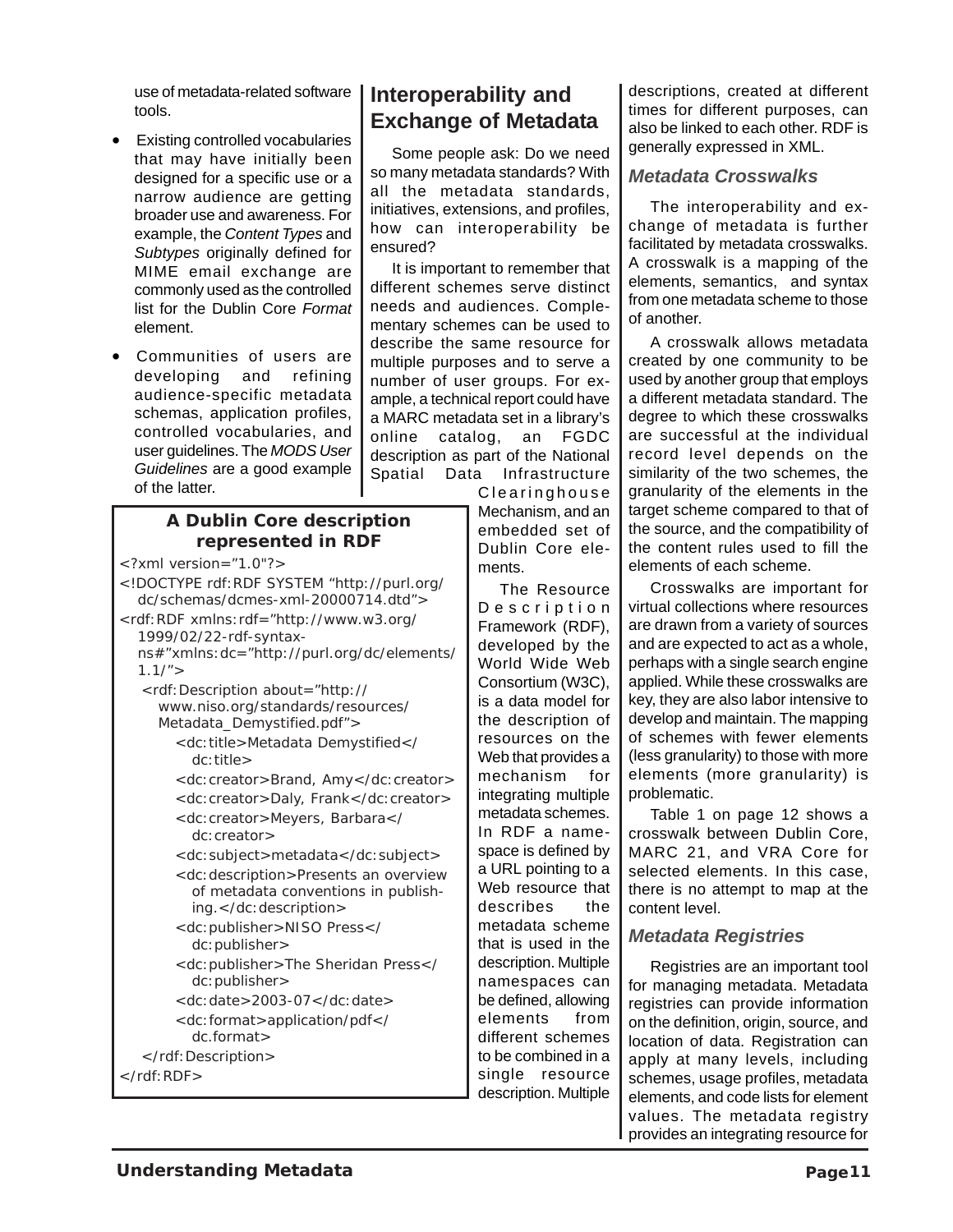| Table 1. Example of Metadata Crosswalk Mapping |                    |                             |                                                                  |  |  |
|------------------------------------------------|--------------------|-----------------------------|------------------------------------------------------------------|--|--|
|                                                | <b>Dublin Core</b> | <b>EAD</b>                  | <b>MARC 21</b>                                                   |  |  |
| <b>Title Element</b>                           | Title              | <titleproper></titleproper> | 245 00\$a (Title Statement/Title proper)                         |  |  |
| <b>Author Element</b>                          | Creator            | <author></author>           | 700 1#\$a (Added Entry--Personal Name)<br>(with \$e=author)      |  |  |
|                                                |                    |                             | 720\$a (Added Entry-Uncontrolled<br>Name/Name) (with \$e=author) |  |  |
| <b>Date Created</b><br><b>Element</b>          | Date Created       | <unitdate></unitdate>       | 260 ##\$c (Date of publication, distribution,<br>etc.)           |  |  |

legacy data, acts as a lookup tool for designers of new databases, and documents each data element.

Registries can also document multiple schemes or element sets, particularly within a specific field of interest. A good example is the U.S. Environmental Protection Agency's Environmental Data Registry that provides information about thousands of data elements used in current and legacy EPA databases.

Standards relevant to metadata registries include ISO/IEC 11179, *Specification and Standardization of Data Elements,* and ANSI X3.285, *Metamodel for the Management of Shareable Data*.

## **Future Directions**

Most early metadata standards have focused on the descriptive elements needed for discovery, identification, and retrieval. As metadata initiatives developed, administrative metadata, especially in the rights and preservation areas was further emphasized. Technical metadata is one area that still does not get much attention in metadata schemas. The effective exchange and use of the digital objects described by the metadata often requires knowledge of specific technical aspects of the objects beyond its filename and type. Newer standards are beginning to address this need. The NISO/AIIM standard, *Z39.87, Data Dictionary— Technical Metadata for Digital Still Images*, focuses solely on the technical data needed to facilitate interoperability between systems of digital image files. The metadata elements defined in the standard cover basic image parameters such as compression and color profile, information about the equipment and settings use to create the image, and performance assessment data such as sampling frequency and color maps.

Metadata work is ongoing across a number of standards development organizations. In the International Organization for Standardization (ISO), a subcommittee of Technical Committee (TC) 46 (*Information and documentation*), is addressing metadata development for bibliographic applications. ISO TC 211 (*Geographic information / Geomatics*) is developing metadata standards for applications in geographic information systems. The *Data management and interchange* subcommittee of ISO-IEC JTC1 (*Information technology*) is developing standards for the specification and management of metadata and has recently issued a technical report on *Procedures for achieving metadata registry content consistency* (ISO/IEC 20943).

Many organizations that developed metadata specifications outside the formal standards community are seeking to have their specifications turned into international standards. The Dublin Core is an example of this approach. It was originally developed in 1995 at a workshop sponsored by OCLC and the

National Center for Supercomputing Applications. In 2001, it became an official ANSI/NISO standard (Z39.85) and in 2003 Dublin Core was issued as an international standard (ISO 15836).

The World Wide Web Consortium's (W3C) metadata activity has been incorporated into the Semantic Web, their initiative to "provide a common framework that allows data to be shared and reused across application, enterprise, and community boundaries." The RDF framework is one of the key enabling standards. The Semantic Web efforts are directed to standards that increase the interoperability of metadata, rather than specific metadata schemas.

The World Wide Web has created a revolution in the accessibility of information. The development and application of metadata represents a major improvement in the way information can be discovered and used. New technologies, standards, and best practices are continually advancing the applications for metadata. The resources in the following section will give you a head start in tracking developments and contain links to more information on the projects discussed throughout this document.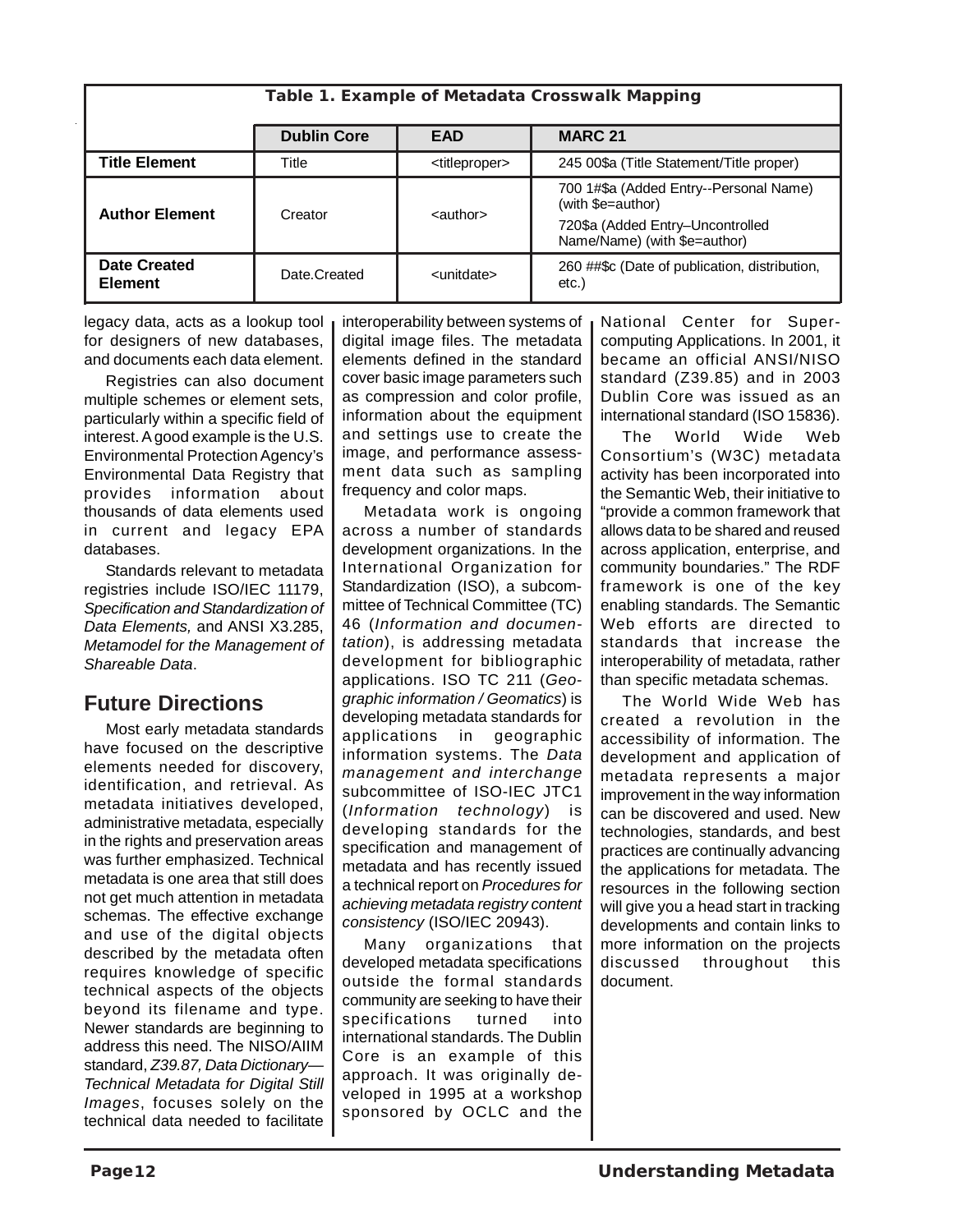#### **General Resources**

**Digital Libraries: Metadata Resources (IFLA)** [http://www.ifla.org/II/](http://www.ifla.org/II/metadata.htm) metadata.htm

**A Framework of Guidance for Building Good Digital Collections**

[http://www.niso.org/framework/](http://www.niso.org/framework/forumframework.html) forumframework.html

#### **Introduction to Metadata: Pathways to Digital Information**

*by Martha Baca* http://www.getty.edu/research/ [conducting\\_research/standards/](http://www.getty.edu/research/conducting_research/standards/intrometadata/index.html) intrometadata/index.html

#### **Metadata: Cataloging by Any Other Name**

*by Jessica Milstead and Susan Feldman ONLINE, January 1999* [http://www.onlinemag.net/](http://www.onlinemag.net/OL1999/milstead1.html) OL1999/milstead1.html

#### **Metadata and Its Application**

*by Brad Eden Library Technology Reports (September-October 2002)*

#### **Metadata Demystified: A Guide for Publishers**

*by Amy Brand, Frank Daly, Barbara Meyers NISO Press & The Sheridan Press, 2003, ISBN 1-880125-49-9* [http://www.niso.org/standards/](http://www.niso.org/standards/resources/Metadata_Demystified.pdf) resources/ Metadata\_Demystified.pdf

**Metadata Fundamentals for All Librarians**

*by Priscilla Caplan ALA, 2003, ISBN: 0-8389-0847-0* **Metadata Information Clearinghouse Interactive (MICI)** [http://www.metadata](http://www.metadatainformation.org) information.org

**Metadata Portals and Multistandard Projects** *by Candy Schwartz* [http://web.simmons.edu/](http://web.simmons.edu/~schwartz/meta.html) ~schwartz/meta.html

**Metadata Primer – A "How To" Guide on Metadata Implementation** [for digital spatial data] *by David Hart and Hugh Phillips* [http://www.lic.wisc.edu/metadata/](http://www.lic.wisc.edu/metadata/metaprim.htm) metaprim.htm

#### **Metadata Principles and Practicalities**

*Duval, Erik, Wayne Hodgins, Stuart Sutton, and Stuart L. Weibel D-Lib Magazine 8(4) (April 2002)* [http://www.dlib.org/dlib/april02/](http://www.dlib.org/dlib/april02/weibel/04weibel.html) weibel/04weibel.html

**Metadata Resources (UKOLN)** [http://www.ukoln.ac.uk/metadata/](http://www.ukoln.ac.uk/metadata/resources) resources

**Metadata Standards** http://www.chin.gc.ca/English/ [Standards/metadata\\_intro.html](http://www.chin.gc.ca/English/Standards/metadata_intro.html)

**Metadata Standards, Crosswalks, and Standards Organizations** [http://staff.library.mun.ca/staff/](http://staff.library.mun.ca/staff/toolbox/standards.htm) toolbox/standards.htm

**Metadata.net – Projects, Tools & Services, and Schema Registry (Australia)** <http://metadata.net/>

**Preservation Metadata for Digital Objects: A Review of the State of the Art** *A White Paper by the OCLC/RLG*

*Working Group on Preservation Metadata, January 31, 2001* [www.oclc.org/research/projects/](http://www.oclc.org/research/projects/pmwg/presmeta_wp.pdf) pmwg/presmeta\_wp.pdf

**Schemes, Initiatives, and Related Sites**

**Application profiles: mixing and matching metadata schemas** *Rachel Heery and Manjula Patel, Ariadne, Issue 25, September 2000.* [http://www.ariadne.ac.uk/issue25/](http://www.ariadne.ac.uk/issue25/app-profiles/intro.html) app-profiles/intro.html

**The Cedars Project (CURL exemplars in digital archives)** [http://www.leeds.ac.uk/cedars/](http://www.leeds.ac.uk/cedars/metadata.html) metadata.html

**CDWA (Categories for the Description of Works of Art)** http://www.getty.edu/research/ [conducting\\_research/standards/](http://www.getty.edu/research/conducting_research/standards/cdwa/) cdwa/

**DDI (Data Documentation Initiative)** <http://www.icpsr.umich.edu/DDI/>

**DOI (Digital Object Identifier)** <http://www.doi.org/>

**Dublin Core Metadata Initiative (DCMI)** <http://dublincore.org>

**EAD (Encoded Archival Description)** <http://www.loc.gov/ead/>

**Environmental Data Registry (EPA)** <http://www.epa.gov/edr/>

**FGDC Content Standard for Digital Geospatial Metadata (CSDGM)** <http://www.fgdc.gov/metadata/>

**Gateway to Educational Materials (GEM)** <http://www.geminfo.org/>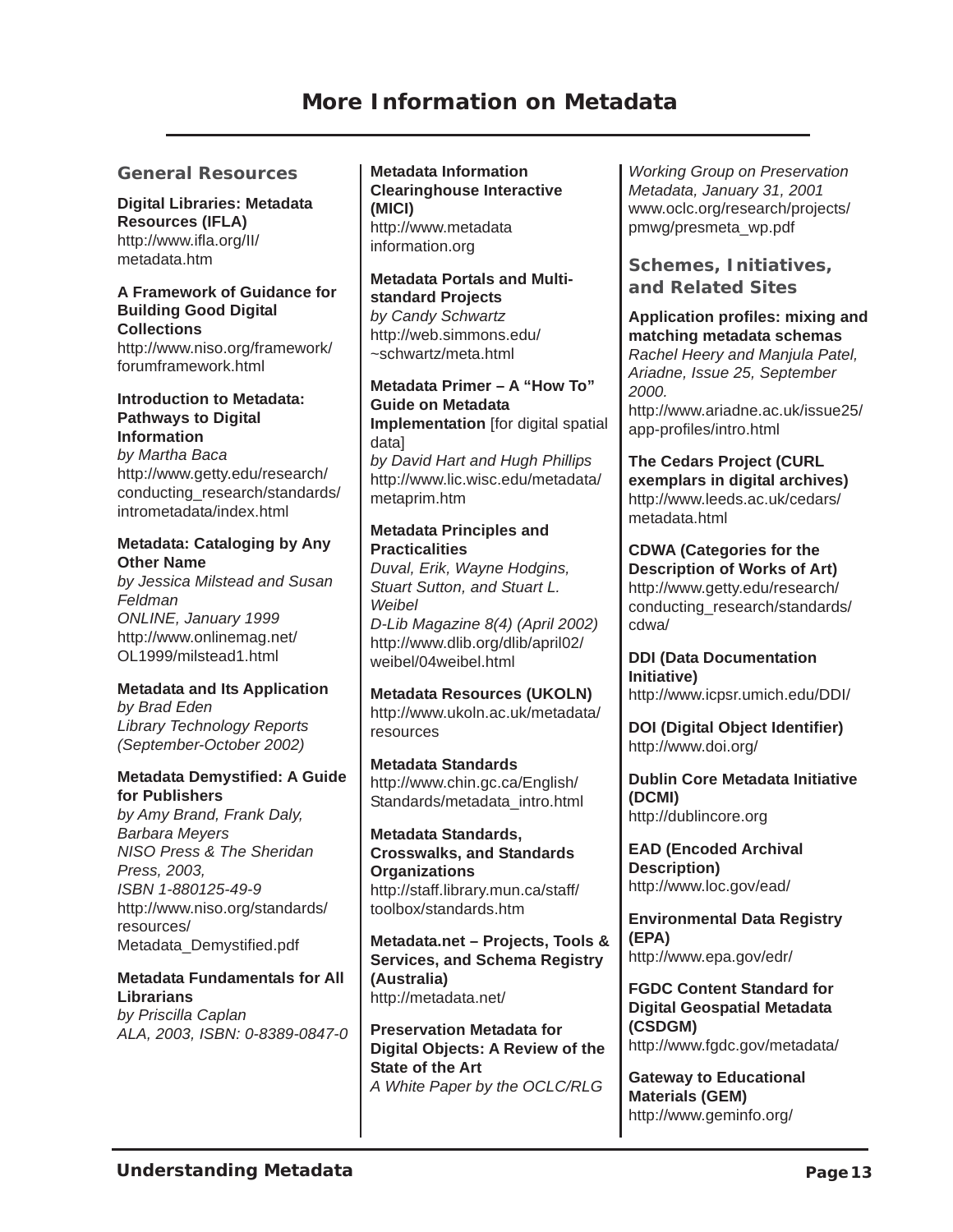**IFLA Functional Requirements for Bibliographic Records** [http://www.ifla.org/VII/s13/frbr/](http://www.ifla.org/VII/s13/frbr/frbr.htm) frbr.htm

**IMS Global Learning Consortium** <http://www.imsglobal.org>

**<indecs> interoperability of data in ecommerce systems** <http://www.indecs.org/>

**LOM (Learning Object Metadata)** <http://ltsc.ieee.org/wg12/>

**MARC 21 (Machine-Readable Cataloging)** <http://www.loc.gov/marc>

**MetaWeb Project** [http://www.dstc.edu.au/Research/](http://www.dstc.edu.au/Research/Projects/metaweb/) Projects/metaweb/

**METS (Metadata Encoding and Transmission Standard)** [http://www.loc.gov/standards/](http://www.loc.gov/standards/mets/) mets/

**MIX (Metadata for Images in XML Schema)** <http://www.loc.gov/standards/mix/>

**MODS (Metadata Object Description Schema)** [http://www.loc.gov/standards/](http://www.loc.gov/standards/mods/) mods/

**MPEG (Moving Picture Experts Group)** <http://www.chiariglione.org/mpeg/>

**NBII (National Biological Information Infrastructure)** <http://www.nbii.gov/>

**Nordic Metadata Projects** <http://www.lib.helsinki.fi/meta/>

**NSDI (National Spatial Data Infrastructure)** <http://www.fgdc.gov/nsdi/>

**OAI (Open Archives Initiative)** <http://www.openarchives.org/>

**OAIS (Open Archival Information System)** [http://www.ccsds.org/documents/](http://www.ccsds.org/documents/650x0b1.pdf) 650x0b1.pdf

**ONIX (Online Information Exchange)** <http://www.editeur.org/onix.html>

**Open GIS Consortium** <http://www.opengis.org/>

**PADI (Preserving Access to Digital Information)** [http://www.nla.gov.au/padi/topics/](http://www.nla.gov.au/padi/topics/32.html) 32.html

**PREMIS (PREservation Metadata: Implementation Strategies)** [http://www.oclc.org/research/](http://www.oclc.org/research/projects/pmwg) projects/pmwg

**PURL (Persistent Uniform Resource Locator)** <http://purl.org>

**RDF (Resource Description Framework)** <http://www.w3.org/RDF/>

**SCHEMAS: Forum for Metadata Schema Implementors (UKOLN)** [http://www.ukoln.ac.uk/metadata/](http://www.ukoln.ac.uk/metadata/schemas/) schemas/

**TEI (Text Encoding Initiative)** <http://www.tei-c.org/>

**VRA (Visual Resources Association) Core Categories** [http://www.vraweb.org/](http://www.vraweb.org/vracore3.htm) vracore3.htm

**XML (Extensible Markup Language)** <http://www.w3.org/XML/>

**Z39.50** <http://www.loc.gov/z3950/agency/>

**ZING (Z39.50 Next Generation)** [http://www.loc.gov/z3950/agency/](http://www.loc.gov/z3950/agency/zing/zing-home.html) zing/zing-home.html

**Crosswalks and Lists of Crosswalks**

**All about Crosswalks** [http://www.oclc.org/research/](http://www.oclc.org/research/projects/mswitch/1_crosswalks.htm) projects/mswitch/ 1\_crosswalks.htm

**Dublin Core / MARC / GILS Crosswalk** [http://www.loc.gov/marc/](http://www.loc.gov/marc/dccross.html) dccross.html

**FGDC to MARC** [http://www.alexandria.ucsb.edu/](http://www.alexandria.ucsb.edu/public-documents/metadata/fgdc2marc.html) public-documents/metadata/ fgdc2marc.html

#### **Issues in Crosswalking Content Metadata Standards**

*by Margaret St. Pierre and William P. LaPlant, Jr.* http://www.niso.org/press/ [whitepapers/crsswalk.html](http://www.niso.org/press/whitepapers/crsswalk.html)

**MARC 21 to Dublin Core** [http://www.loc.gov/marc/](http://www.loc.gov/marc/marc2dc.html) marc2dc.html

**Metadata: Mapping between Metadata Formats (UKOLN)** [http://www.ukoln.ac.uk/metadata/](http://www.ukoln.ac.uk/metadata/interoperability/) interoperability/

**Metadata Mappings (Crosswalks)** http://libraries.mit.edu/guides/ [subjects/metadata/mappings.html](http://libraries.mit.edu/guides/subjects/metadata/mappings.html)

#### **Metadata Standards Crosswalk (Getty)**

http://www.getty.edu/research/ [conducting\\_research/standards/](http://www.getty.edu/research/conducting_research/standards/intrometadata/3_crosswalks/crosswalk1.html) intrometadata/3\_crosswalks/ crosswalk1.html

#### **Metadata Standards Crosswalks (Canadian Heritage Information Network)**

[http://www.chin.gc.ca/English/](http://www.chin.gc.ca/English/Standards/metadata_crosswalks.html) Standards/ metadata\_crosswalks.html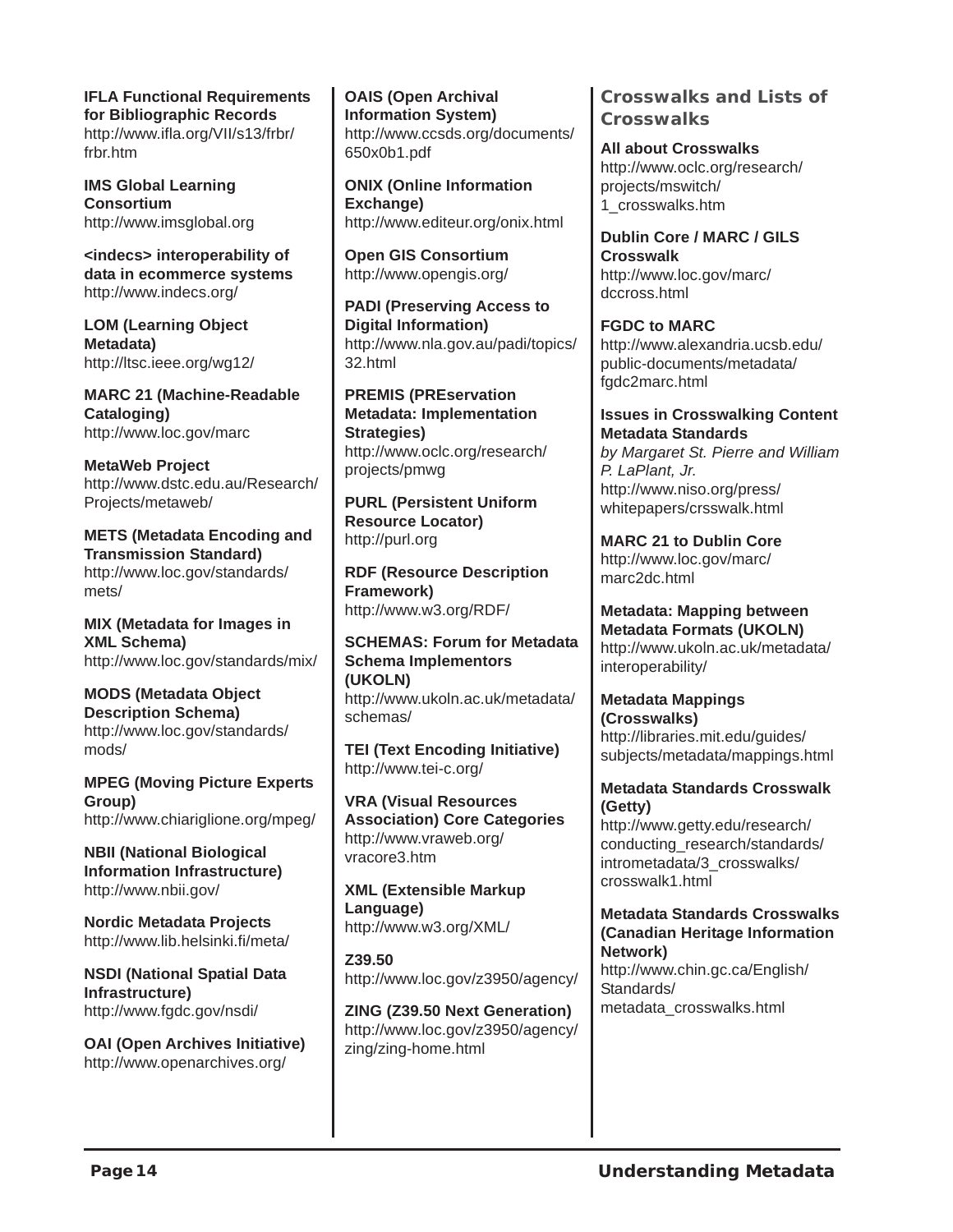**Metadata Registries & Clearinghouses**

**DCMI Registry Working Group** [http://dublincore.org/groups/](http://dublincore.org/groups/registry/) registry/

**DESIRE Metadata Registry** <http://desire.ukoln.ac.uk/registry/>

**Environmental Data Registry** <http://www.epa.gov/edr/>

**FGDC Clearinghouse Registry** <http://registry.gsdi.org/>

**MICI (Metadata Information Clearinghouse Interactive)** http:// [www.metadatainformation.org/](http://www.metadatainformation.org/) **NBII Metadata Clearinghouse** <http://metadata.nbii.gov/>

**The SCHEMAS Registry** [http://www.schemas-forum.org/](http://www.schemas-forum.org/registry/) registry/

**Tools for Metadata Creation**

**DDI Tools** [http://www.icpsr.umich.edu/DDI/](http://www.icpsr.umich.edu/DDI/users/tools.html#a01) users/tools.html#a01

**Dublin Core tools** <http://dublincore.org/tools/> **FGDC Metadata Tools** [http://www.nbii.gov/datainfo/](http://www.nbii.gov/datainfo/metadata/tools/) metadata/tools/

**Metadata Software Tools** [http://ukoln.bath.ac.uk/metadata/](http://ukoln.bath.ac.uk/metadata/software-tools/) software-tools/

**OAI-Specific Tools** [http://www.openarchives.org/tools/](http://www.openarchives.org/tools/tools.html) tools.html

**RDF Editors and Tools**

http://www.ilrt.bris.ac.uk/ [discovery/rdf/resources/#sec-tools](http://www.ilrt.bris.ac.uk/discovery/rdf/resources/#sec-tools)

#### **TEI Software**

[http://www.tei-c.org/Software/](http://www.tei-c.org/Software/index.html) index.html

# **Glossary**

**AACR2 (***Anglo-American Cataloging Rules)* – A standard set of rules for cataloging library materials. The "2" refers to the second edition.

**administrative metadata** – metadata related to the use, management, and encoding processes of digital objects over a period of time. Includes the subsets of technical metadata, rights management metadata, and preservation metadata.

**ANSI (American National Standards Institute)** – administers and coordinates the U.S. voluntary standardization and conformity assessment system.

**CDWA (Categories for the Descriptions of Works of Art)** – a metadata element set for describing artworks.

**crosswalk** – a mapping of the elements, semantics, and syntax from one metadata scheme to another.

**CSDGM (Content Standard for Digital Geospatial Metadata)** – a metadata standard developed by the FGDC. Officially known as FGDC-STD-001.

**dataset** – a collection of computerreadable data records.

**DC (Dublin Core)** – a general metadata element set for describing all types of resources.

**DDI (Data Documentation Initiative)** - a specification for describing social science datasets.

**descriptive metadata** – metadata that describes a work for purposes of discovery and identification, such as creator, title, and subject.

**DLF (Digital Library Federation)** – a membership organization dedicated to making digital information widely accessible.

**DOI (Digital Object Identifier)** – a unique identifier assigned to electronic objects of intellectual property which can be resolved to the object's location on the Internet.

**DTD (Document Type Definition)** – a formal description in SGML or XML syntax of the structure (elements, attributes, and entities) to be used for describing the specified document type.

**EAD (Encoded Archival Description)** – a metadata scheme for collection finding aids.

**element set** – information segments of the metadata record, often called semantics or content.

**encoding rules** – the syntax or prescribed order for the elements contained in the metadata description.

**extension** – an element that is not officially part of a metadata scheme, which is defined for use with that scheme for a particular application.

**FGDC (Federal Geographic Data Committee)** – a U.S. Federal government interagency committee responsible for developing the National Spatial Data Infrastructure.

**GEM (Gateway to Educational Materials)** – a U.S. Department of Education initiative that has defined an extension to the Dublin Core element set to accommodate educational resources.

**GIS (Geographic Information System)** – a computer system for capturing, managing, and displaying data related to positions on the Earth's surface.

**HTML (Hypertext Mark-up Language) –** a set of tags and rules derived from SGML used to create hypertext documents for the World Wide Web. Officially, a W3C Recommendation.

**<indecs> (Interoperability of Data in ECommerce Systems)** – a framework for metadata to support commerce in intellectual property.

**interoperability** – the ability of multiple systems, using different hardware and software platforms, data structures, and interfaces, to exchange and share data.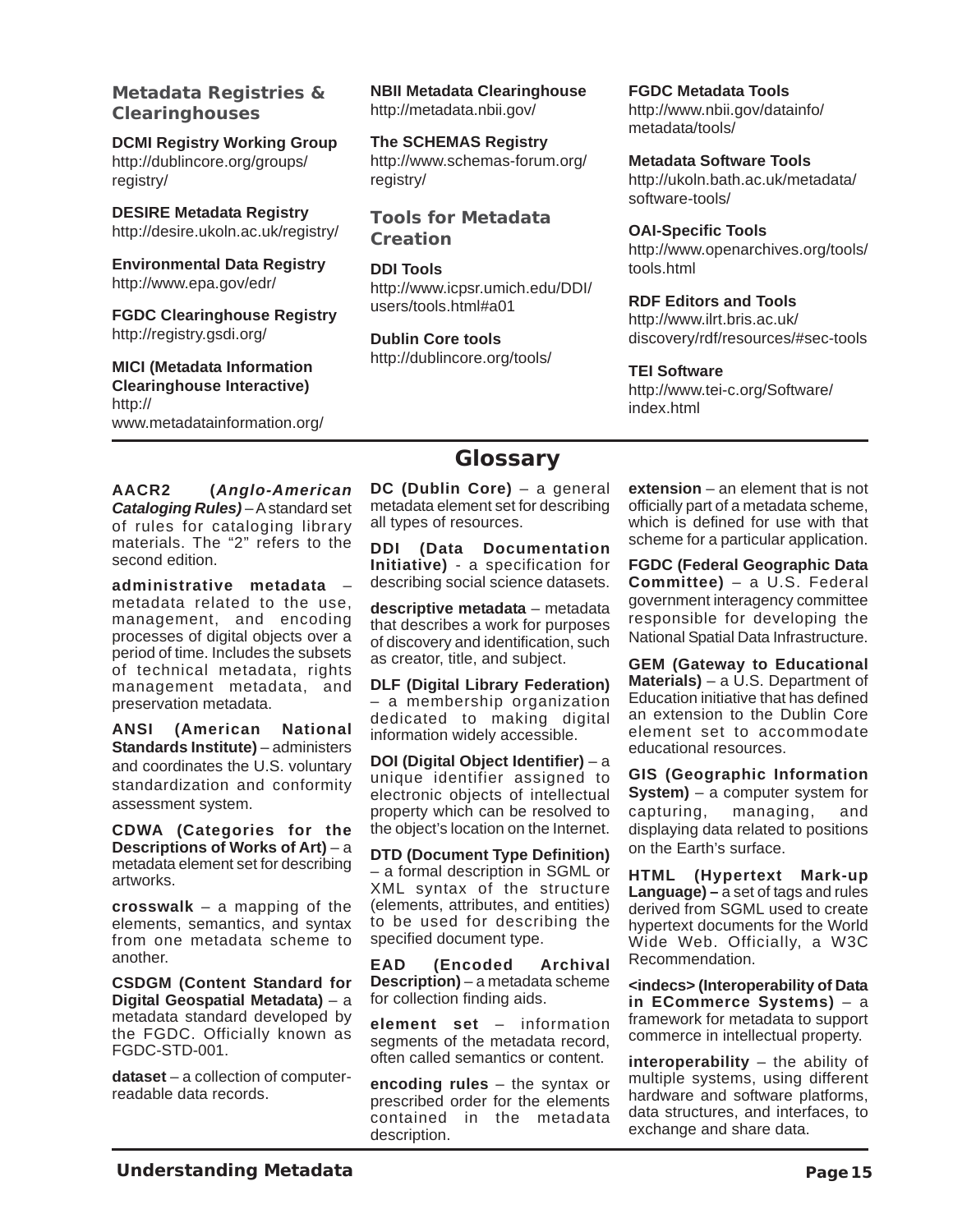#### **Glossary**

**ISO (International Organization for Standardization)** – the primary international standards development organization.

**IEC (International Electrotechnical Commission)** – an international standards development organization for all electrical, electronic and related technologies. Co-sponsors with ISO the Joint Technical Committee 1 on Information Technology.

**LOM (Learning Object Metadata)** – a metadata scheme for technology-supported learning resources.

**MARC 21 (MAchine Readable Cataloging) --** a formatting, record structure, and encoding standard for electronic bibliographic cataloging records developed by the Library of Congress. The "21" refers to the version of MARC issued in 1998 that integrated the U.S. and Canadian versions of MARC.

**MARCXML** – a metadata scheme for working with MARC data in a XML environment

**metadata** – structured information that describes, explains, locates, and otherwise makes it easier to retrieve and use an information resource.

**metadata harvesting** – a technique for extracting metadata from individual repositories and collecting it in a central catalog

**METS (Metadata Encoding and Transmission Standard)** – a metadata scheme for complex digital library objects.

**MODS (Metadata Object Description Schema)** – a metadata scheme for rich description of electronic resources.

**MPEG (Moving Pictures Experts Group)** – Standards Committee 29, Working Group 11 of ISO/IEC JTC1, which develops standards for digital audio and video. Also refers to a suite of standards developed by the group.

**namespace** – in RDF, a way to tie a specific use of a metadata element to the scheme where the intended definition is to be found.

**NISO (National Information Standards Organization)** – a standards development organization, accredited by the American National Standards Institute, that develops library and informationrelated standards.

**ONIX (Online Information Exchange)** – a metadata scheme for book bibliographic, trade, and promotional data.

**preservation metadata** – a form of administrative metadata dealing with the provenance of a resource and its archival management.

**profile** – a subset of a scheme defined and used by a particular interest group to customize the scheme for its purposes.

**PURL** (**Persistent URL)** – a naming and resolution system developed by OCLC utilizing an intermediate redirection service to locate a resource's URL.

**qualifier** – an optional sub-element to a Dublin Core element that is used to further refine the element or support a specific encoding scheme.

**RDF** (**Resource Description Framework)** – a language for representing metadata about Web resources so it can be exchanged between applications without loss of meaning. Officially, a suite of W3C specifications.

**registry** – a formal system for the documentation of the element sets, descriptions, semantics, and syntax of one or more metadata schemes.

**rights management metadata** – a form of administrative metadata dealing with the intellectual property rights of a resource.

**scheme (schema)**– a metadata element set and rules for using it.

**semantics** – the names and meanings of metadata elements.

**SGML (Standard Generalized Markup Language)** – a language used to mark-up electronic documents with tags that define the relationship between the content and the structure. Officially, international standard ISO 8879, *Information processing—Text and office systems—Standard Generalized Markup Language (SGML)*.

**structural metadata** – metadata that indicates how compound objects are structured, provided to support use of the objects.

**syntax** – rules for how metadata elements and their content are encoded.

**technical metadata** – a form of administrative metadata dealing with the creation or storage encoding processes or formats of the resource.

**TEI (Text Encoding Initiative)** – a metadata scheme for electronic text

**URL (Uniform Resource Locator)** – A unique address for identifying and locating a resource on the Internet.

**VRA (Visual Resources Association ) Core** – a metadata scheme for describing a visual work and its representations

**W3C (World Wide Web Consortium)** – an international consortium that develops consensus protocols and specifications to ensure the interoperability of the World Wide Web.

**XML (Extensible Mark-up Language)** – an application profile of SGML designed for use in Web applications. Officially, a W3C Recommendation.

**Z39.50** – a NISO and ISO standard protocol for cross-system search and retrieval. Officially, international standard, ISO 23950, *Information Retrieval (Z39.50): Application Service Definition and Protocol Specification*, and ANSI/NISO standard Z39.50.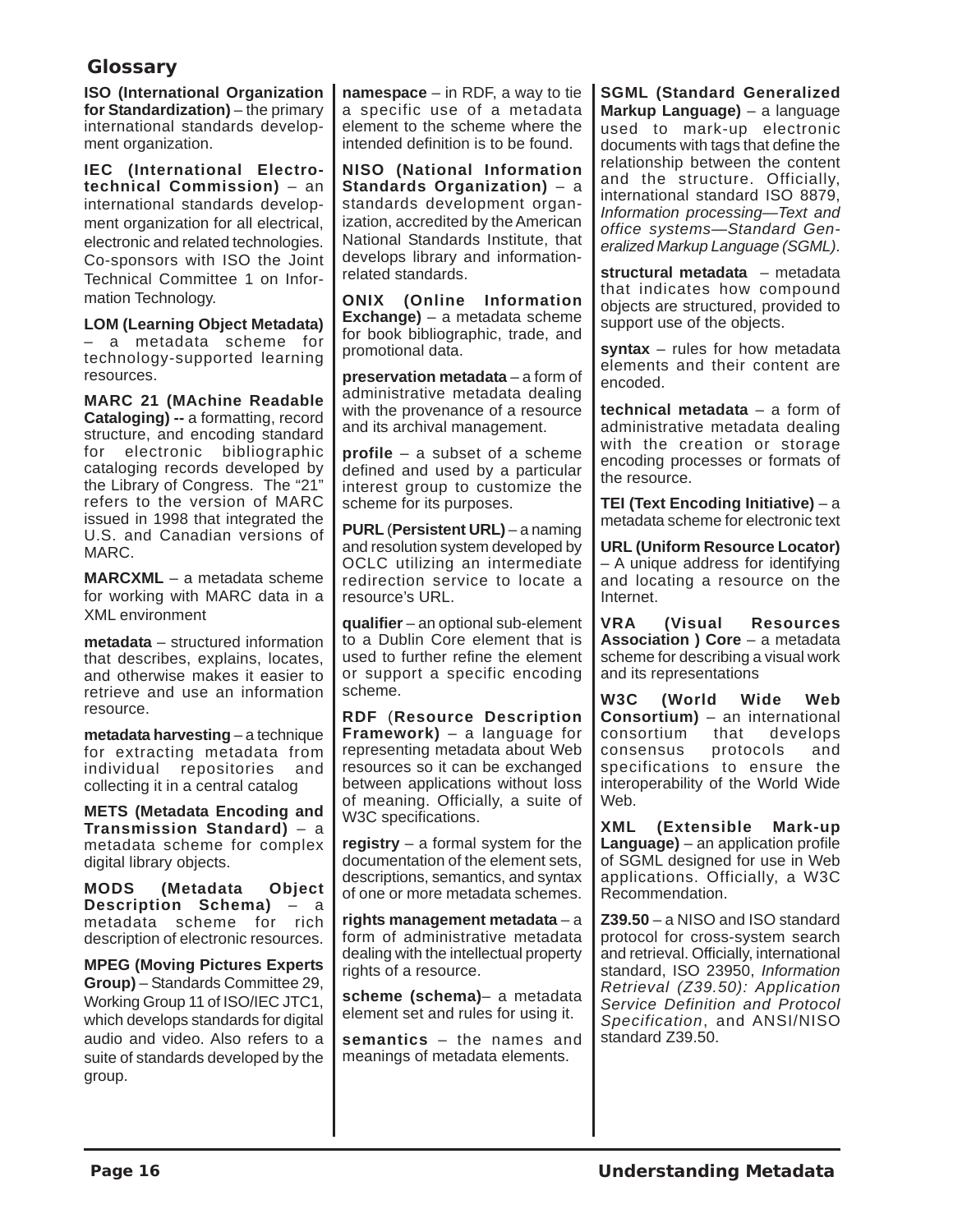#### **Support the leaders in our community who support NISO as Voting Members:**

3M American Association of Law Libraries American Chemical Society American Library Association American Society for Information Science and Technology American Society of Indexers American Theological Library Association ARMA International Armed Forces Medical Library Art Libraries Society of North America AIIM International Association of Information and Dissemination Centers Association of Jewish Libraries Association of Research Libraries Auto-Graphics, Inc. Barnes & Noble, Inc. Book Industry Communication California Digital Library Cambridge Information Group Checkpoint Systems, Inc. College Center for Library Automation Colorado State Library CrossRef Davandy, L.L.C. Docutek Information Systems Dynix Corporation EBSCO Information Services Elsevier Science Inc. Endeavor Information

Systems, Inc.

Entopia, Inc. ExLibris USA Fretwell-Downing Informatics Gale Group Geac Library Solutions GIS Information Systems, Inc. H.W. Wilson Company Helsinki University Library Index Data Infotrieve Innovative Interfaces, Inc. Institute for Scientific Information The International DOI Foundation Ithaka/JSTOR/ARTstor John Wiley & Sons, Inc. KINS, Inc. Library Binding Institute Library of Congress The Library Corporation Los Alamos National Laboratory Lucent Technologies Medical Library Association MINITEX Modern Language Association Motion Picture Association of America MuseGlobal, Inc. Music Library Association National Agricultural Library National Archives and Records Administration National Federation of Abstracting and Information Services

National Library of Medicine

National Security Agency Nylink OCLC, Inc. Openly Informatics, Inc. ProQuest Information and Learning Random House, Inc. Recording Industry Association of America The Research Libraries Group SAGE Publications Serials Solutions, Inc. SIRSI Corporation Society for Technical Communication Society of American Archivists Special Libraries Association Synapse Corporation TAGSYS, Inc. Talis Information Ltd. Triangle Research Libraries Network U.S. Department of Commerce, NIST, Office of Information Services U.S. Department of Defense, DTIC (Defense Technical Information Center) U.S. Department of Energy, Office of Scientific & Technical Information U.S. Government Printing Office U.S. National Commission on Libraries and Information Science VTLS, Inc.

WebFeat